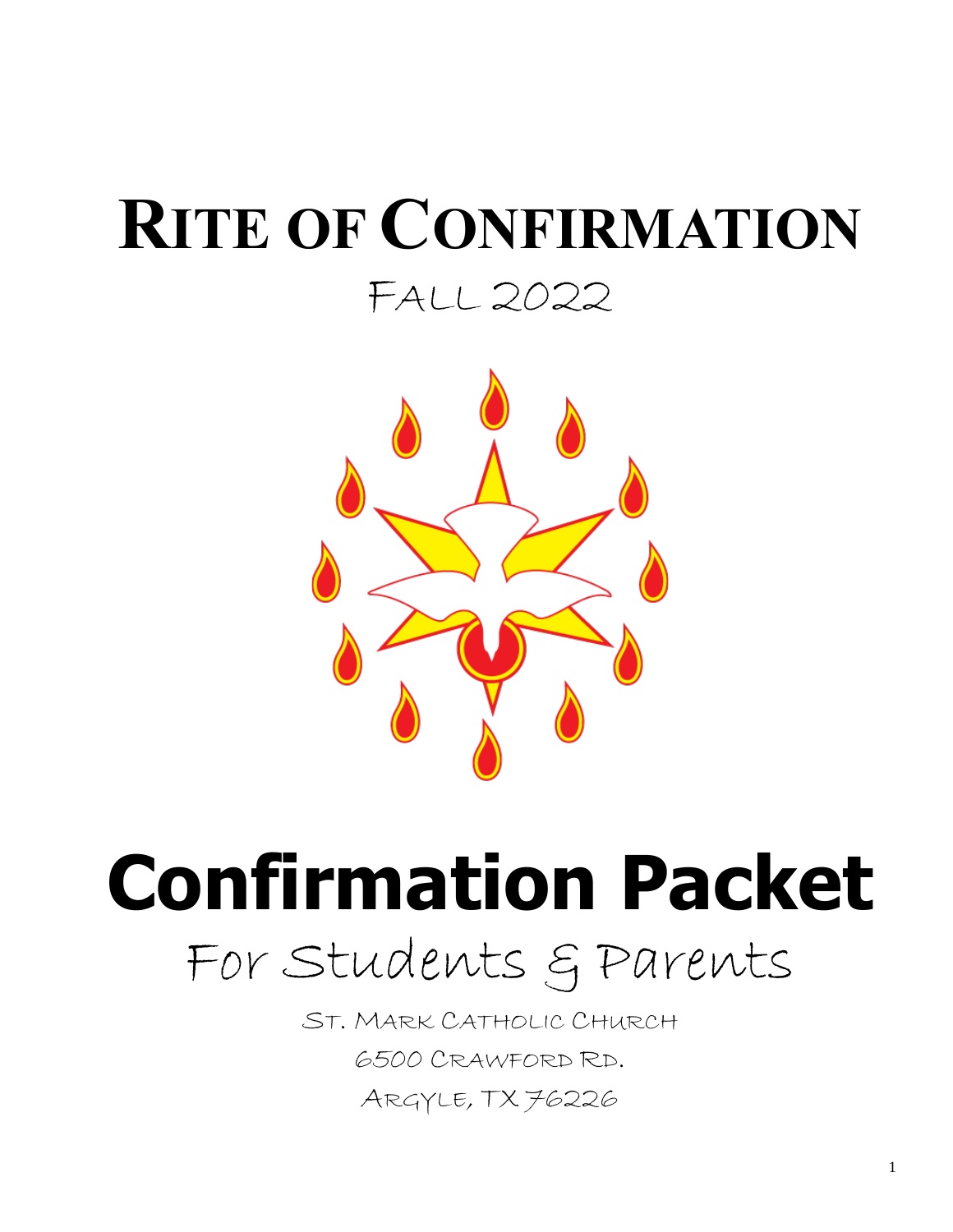# **TABLE OF CONTENTS**

|                                         | Page:          |
|-----------------------------------------|----------------|
| Table of Contents & Contact Information | 2              |
| Welcome Letter                          | 3              |
| Checklist & Assignments                 | $\overline{4}$ |
| <b>Calendar of Confirmation Events</b>  | 5              |
| Initial & Concluding Meetings           | $6 - 7$        |
| <b>Evangelization Phase</b>             | 8              |
| Qualifications for Sponsor and FAQs     | 9              |
| "A Practicing Catholic"                 | 10             |
| <b>Attendance Policy</b>                | 11             |
| <b>Confirmation Retreat</b>             | 11             |
| Saint Report                            | 12             |
| Dress Attire for Day of Confirmation    | 13             |
| <b>Fequently Asked Questions</b>        | 14             |
| <b>Confirmation Sponsor Form</b>        | 15             |
| <b>Sponsor Meeting Forms</b>            | $16 - 27$      |

#### **RELIGIOUS EDUCATION (R.E.) OFFICE: 940-222-6703**

Brad Horn – Director High School Youth Ministry bhorn@stmarkdenton.org

#### **BE SURE TO WATCH THE WEBSITE, FACEBOOK, TWITTER, PARISH APP OR EMAIL FOR UPDATES OR CHANGES IN CONFIRMATION EVENTS**

*Sign up for the Parish App by texting App to 88202 or download from the App Store. Email Brad and check the website to keep up-to-date on different events.*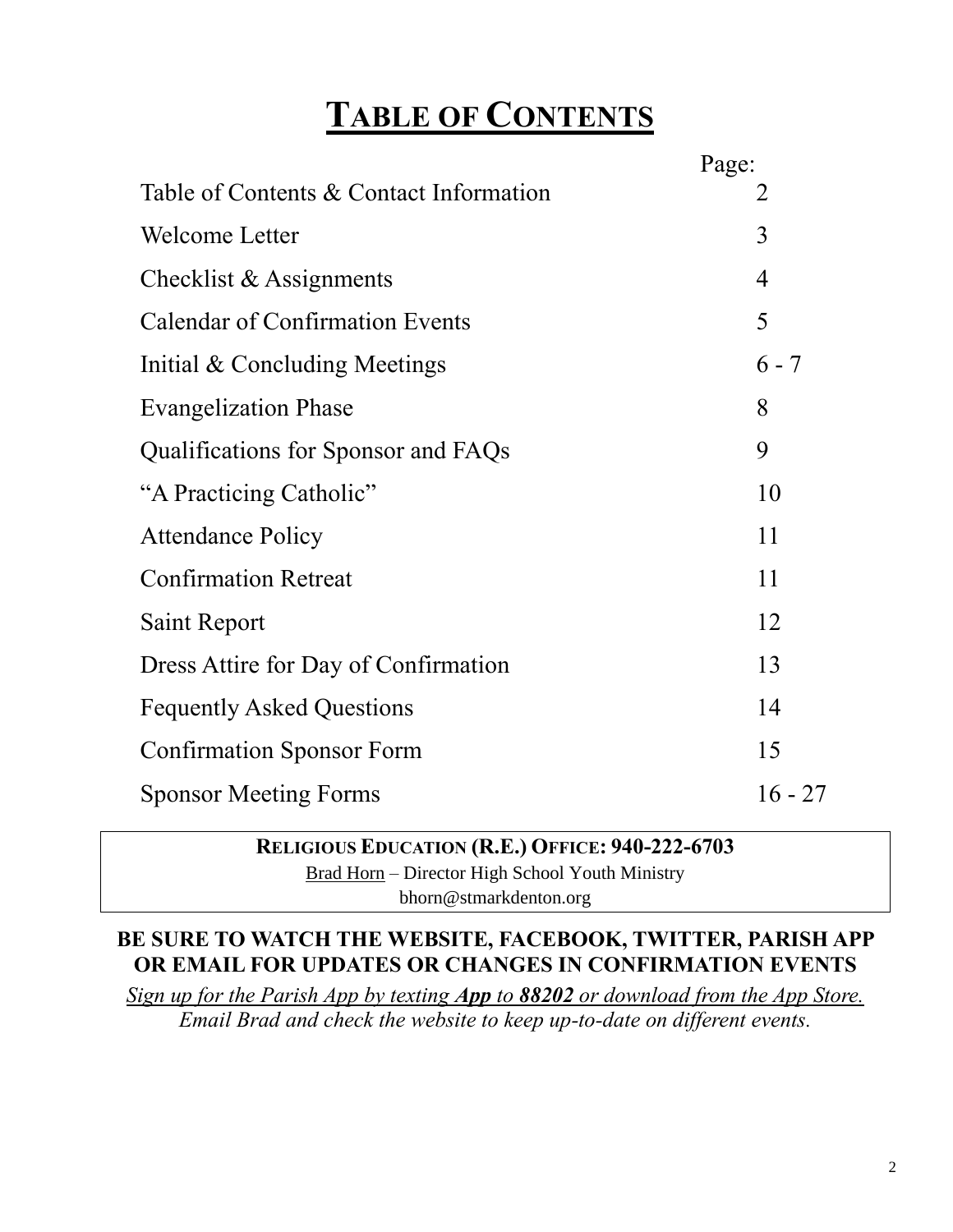### *Dear Candidates & Parents,*

Welcome to the Rite of Confirmation! I am very excited that you have chosen to receive this sacrament! I pray that this semester will show your whole family what it is to receive this amazing sacrament. According to the *Catechism of the Catholic Church*, "Preparation for Confirmation should aim at leading the Christian toward a **more intimate union with Christ** and a more lively familiarity with the Holy Spirit...[and] strive to awaken a sense of belonging to the Church of Jesus Christ, the universal Church as well as the parish community." - *CCC 1309*

Our goal is to be true to this statement of preparation for Confirmation. **PLEASE UNDERSTAND THAT BY THE END OF THIS PROCESS YOU WILL NOT KNOW EVERYTHING THERE IS TO KNOW ABOUT THE CATHOLIC CHURCH**, but it is our hope that you will know more about your faith, feel a sense of belonging, and be closer to Christ.

*Parents*, we expect that through the course of this process you will actively participate in your son(s) & daughter(s) Confirmation journey. You can continue to encourage your son(s)  $\&$  daughter(s) in his or her faith by reading/viewing/discussing the content from *Chosen* with them, asking them about the different events they attend, by volunteering for High School Youth Ministry events and most importantly… pray often alone and together. This can be as much a life-changing process for you, as it can be for your child!

*Candidates*, receiving the Sacrament of Confirmation will complete your Sacraments of Initiation (Baptism, Eucharist, and Confirmation) but it is far from the end of your spiritual growth! This journey is a chance for you to continue to grow, to go deeper into the beauty of the Catholic Church and the love of Christ. **The Confirmation Team**: Fr. George, the catechists, the retreat team, and church staff are all here for you. God bless you in this coming year and throughout the Confirmation process and throughout the rest of your life!

Peace be with you,

Brad Horn Director of High School Youth Ministry

*PS – Communication for Confirmation events will happen mainly through email. Please make sure*  to check your email regularly for updated information. The website will also be updated.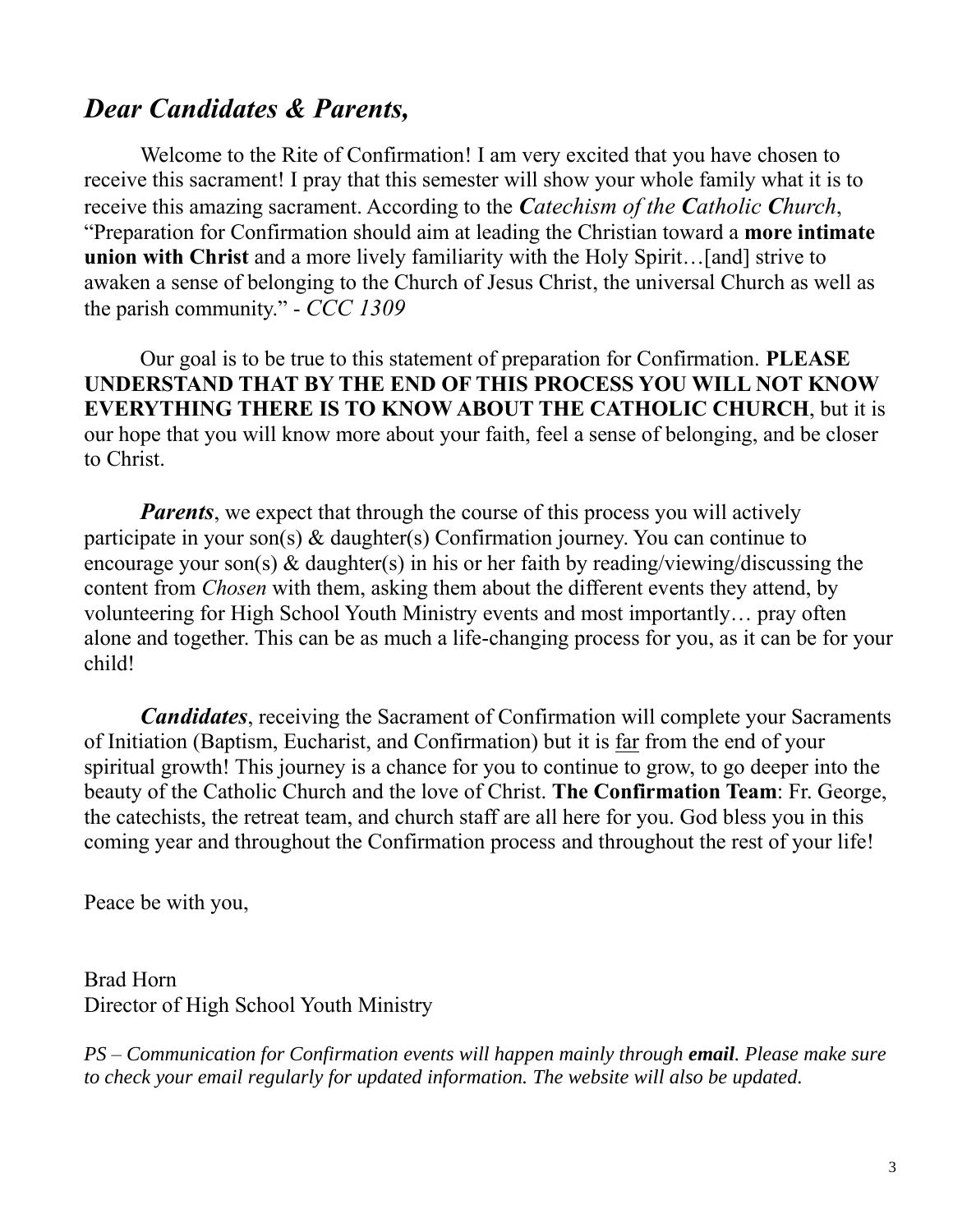# **CHECKLIST FOR COMPLETION OF THE CANDIDATE'S CONFIRMATION PROCESS**

Candidates will need to complete all the following requirements and assignments.

### **REQUIREMENTS FOR CANDIDATES' REGISTRATION**

Submitted Religious Education Registration Packet (*if not already turned in*)

- Form A
- Form B/Code of Conduct
- $\Box$  Full Payment of Fees (Done during Initial Meeting)
	- Registration Fee \$50 per student
	- Cash, check, or credit
- $\Box$  Copy of Baptism Certificate
- □ First Communion Certificate
- $\Box$  Completed the Initial Meeting Evaluation Google Form

**\*NOTE: All of these items must be turned in at the time of Initial Meeting. An Initial Meeting will be unable to take place if any one of these items is missing and the candidate will be asked to come back at a later date for the Initial Meeting when he/she can produce these documents.** 

### **CANDIDATE REQUIREMENTS TO BE COMPLETED**

- Attendance at ALL Confirmation Sessions
- $\Box$  Completion of the Initial Meeting & Concluding Meeting
- Choose a Confirmation sponsor
- $\Box$  Completion of the 4 Sponsor/Candidate meeting worksheets
- $\Box$  Completion of the Saint Report
- Attendance of a Confirmation Retreat
- $\Box$  Active participation in Sunday Eucharistic Liturgies & Reconciliation
- $\Box$  Active participation in some ministry of the life of the Church (preferably Life Teen)

#### *All Information, Forms, Papers and Money must be turned into the Religious Education Office. Forms and Papers may also be sent to Brad Horn via email: bhorn@stmarkdenton.org.*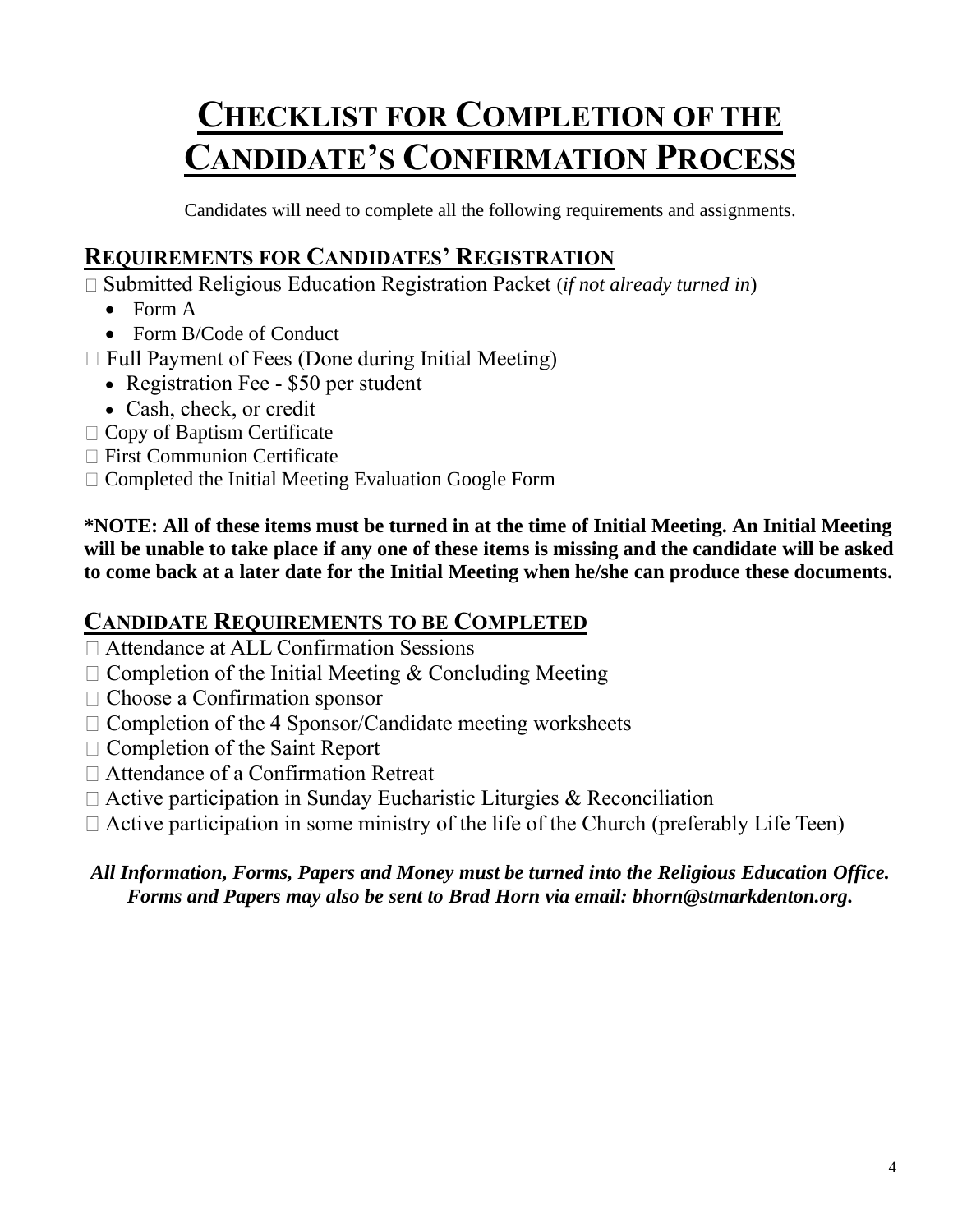# **CALENDAR OF CONFIRMATION EVENTS**

#### **Date: Focus:**

| September 11, 2022 | The Holy Spirit: Spirit of Truth                |
|--------------------|-------------------------------------------------|
| September 18, 2022 | The Fruits/Gifts of the Holy Spirit             |
| September 25, 2022 | Sacraments                                      |
| October 9, 2022    | Confirmation: The Completion of Baptismal Grace |
| October 16, 2022   | Pentecost: The First Confirmation               |
| October 23, 2022   | Confirmation: Our Pentecost & Strength          |
| October 30, 2022   | <b>Patron Saints</b>                            |
| November 6, 2022   | The Rite of Confirmation: Matter & Form         |
| November 12, 2022  | <b>Confirmation: One Day Retreat</b>            |
| <b>TBD</b>         | <b>Confirmation Rehearsal</b>                   |
| <b>TBD</b>         | <b>Confirmation Mass</b>                        |
|                    |                                                 |

#### **IMPORTANT DATES FALL 2022**

| November 12, 2022 | Confirmation Day Retreat at St. Mark | $Time: 9:00am-1:00pm$ |
|-------------------|--------------------------------------|-----------------------|
| <b>TBD</b>        | <b>Confirmation Mass Rehearsal</b>   | Time: TBD             |
| <b>TBD</b>        | <b>Confirmation Mass</b>             | Time: TBD             |

#### **DUE DATES FALL 2022**

| September $25th$         | <b>Sponsor Form</b>   |
|--------------------------|-----------------------|
| October $9th$            | Sponsor Meeting $# 1$ |
| October $16th$           | Sponsor Meeting $# 2$ |
| October $23rd$           | Sponsor Meeting $# 3$ |
| October $30th$           | Sponsor Meeting #4    |
| November 6 <sup>th</sup> | Saint Report          |
|                          |                       |

#### **\*\*ALL CLASSES ARE HELD ON SUNDAY'S FROM 1:30PM-3:30PM IN THE RE BUILDING\*\***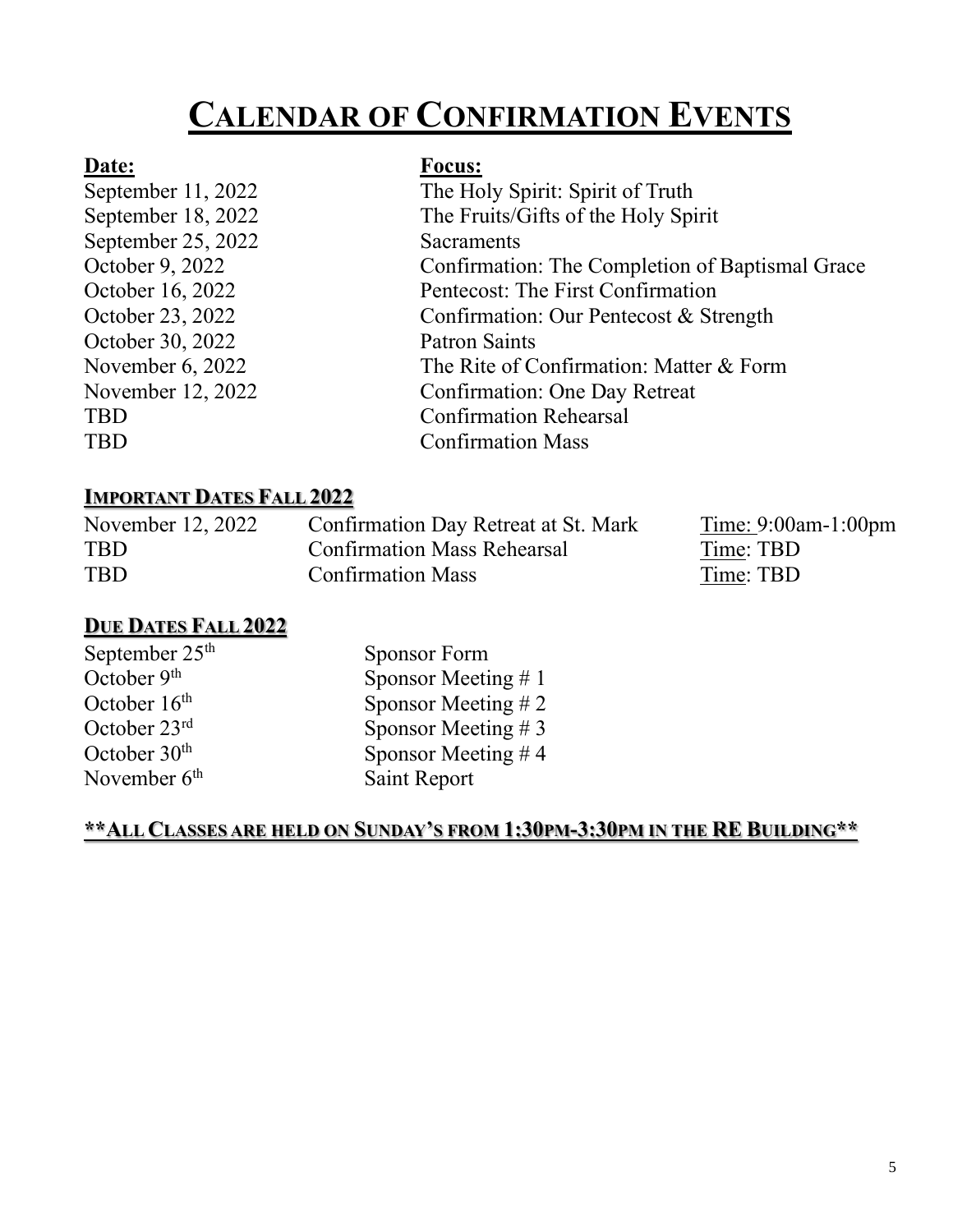# **INITIAL & CONCLUDING MEETINGS**

Confirmation preparation aims to lead the candidate into a more intimate union with Christ and a more lively familiarity with the Holy Spirit in order to be more capable of assuming the apostolic responsibilities of the Christian Life. It is not a "list of hoops to jump through" but an intensive period of spiritual maturation. However, we cannot confuse adult faith with the adult age of natural growth for "age of body does not determine age of soul" (CCC 1308).

These meetings are not a test by which unsatisfactory answers would result in dismissal from the preparation process nor is the candidate being asked to "prove" their worthiness to receive the sacrament. Rather **this is a dialogue** between the candidate, the parents, and the confirmation coordinator.

## **Initial Meeting**

The initial conversation is an important step in laying out an individualized plan for each candidate based on their spiritual needs. This initial meeting will help us understand your teen's readiness to be confirmed. This is more about gauging the candidate's understanding of the Catholic faith and how they are currently living in accordance with Christ and His Church.

Initial meetings will be conducted in the months prior to the start of the Confirmation classes. The meeting will be an informal 20-30 minute meeting with the Confirmation Coordinator. At least one parent is expected to be present for this conversation. What we are looking for here is "has the candidate been properly evangelized?" The following criteria will be used to determine the candidate's level of evangelization:

- 1) Belief
	- Does the candidate believe in a personal and triune God?
	- What, if any, doubts or misunderstanding does the candidate have about God or the Catholic Church that he/she would like answered?
- 2) Knowledge of God, Jesus, and the Church
	- Can the candidate demonstrate an adequate understanding of the person of Jesus, his saving mission, his humanity and divinity, etc.?
	- Can the candidate demonstrate an adequate understanding of the Eucharist and other sacraments?
- 3) Discipleship
	- Does the candidate attend Mass every Sunday?
	- Is the candidate willing to grow in holiness through a deep and intimate relationship with Christ and His Church?
	- How consistent and deep is the candidate's prayer life?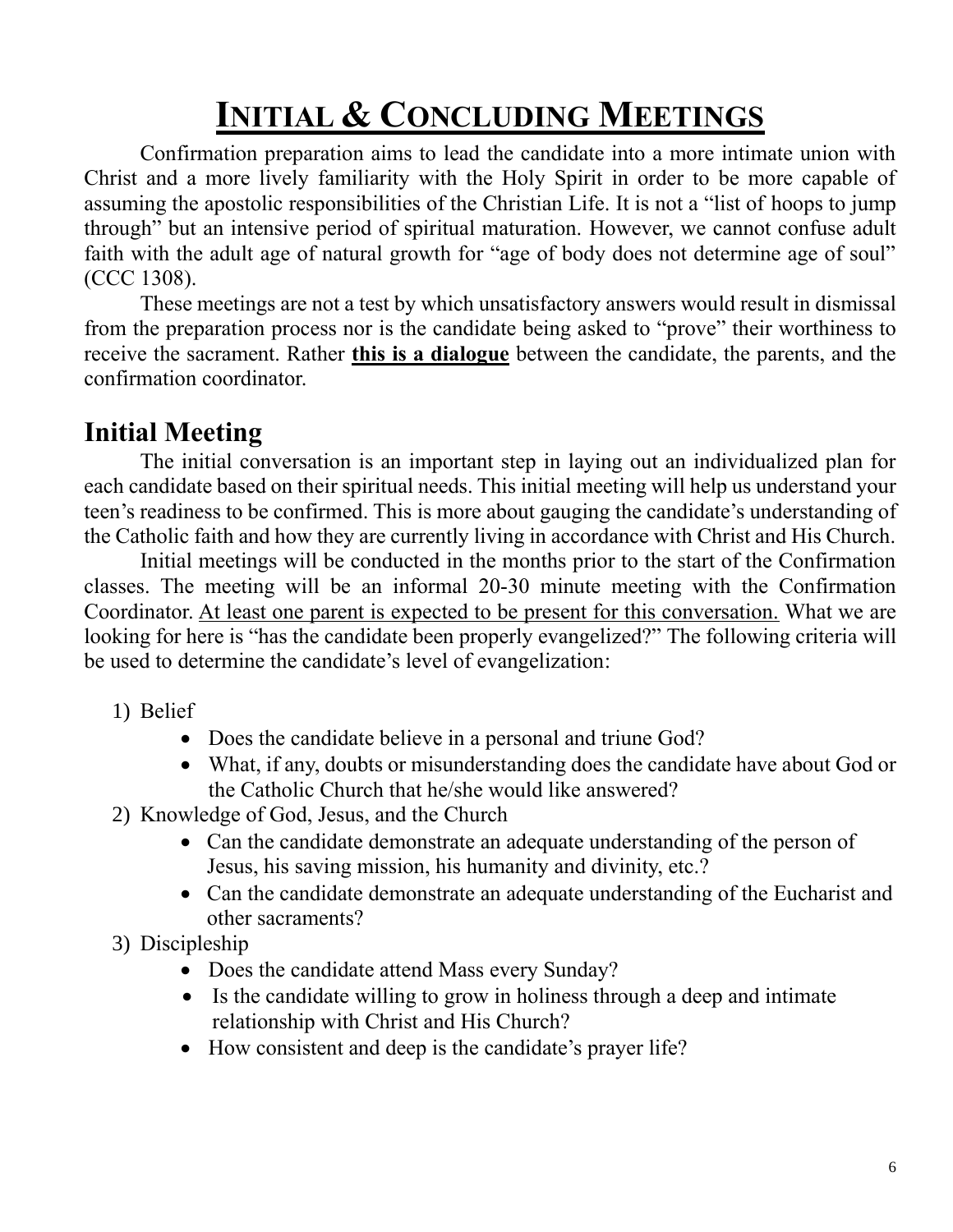- 4) Desire
	- What are the motivations for the candidate's desire to be confirmed?
	- Is the candidate too busy or at a point in life of the individual or family that is too hectic or strenuous to prepare for Confirmation?
	- Has the candidate had an initial conversion of heart and turned their life over to Christ?

## **Concluding Meetings**

*"To receive Confirmation one must be in a state of grace. One should receive the sacrament of Penance in order to be cleansed for the gift of the Holy Spirit. More intense prayer should prepare one to receive the strength and graces of the Holy Spirit with docility and readiness to act." (CCC 1310)*

Once a teen has completed the Confirmation Prep class there will be a Concluding Meeting in the last month of the preparation course. This meeting will be held between the candidate and the Confirmation Coordinator to help the candidate make an informed decision to receive or not receive the sacrament of Confirmation; therefore, the purpose of this concluding meeting is to determine the candidate's readiness to receive the Sacrament of Confirmation. The candidate needs to be able to demonstrate a sincere conversion of heart and a satisfactory understanding of the Catholic Faith. If the candidate heavily participates in the Confirmation Prep class he/she will be adequately prepared to demonstrate this faith. However, should a candidate not be able to demonstrate a satisfactory understanding of the Catholic Faith along with a genuine desire to continue a relationship with Jesus Christ through the Catholic Church, a meeting with the parents will be called to discuss further preparation and determine if the candidate needs to be confirmed at a later date.

### **Parents:**

- Please remember that choosing to receive the Sacrament of Confirmation is left to the choice of the candidate.
- There is nothing that says a teen is required to receive the Sacrament. It must be chosen freely and fully by the candidate without the coercion or manipulation of an outside party. Loving encouragement by the parents, sponsor, and greater parish community are recommended and highly encouraged.
- If at the end of this process a teen decides they do not want to be confirmed, or do not feel they are ready then a conversation will be held between the confirmation coordinator, the candidate and the parents to discuss delaying the reception of the sacrament until a later date.

*\*PLEASE NOTE: No teen will be sent away if they are not ready to receive the Sacrament at the end of the Confirmation Prep. Each candidate is important to the St. Mark staff; We are dedicated to preparing each person for the Sacrament of Confirmation in the time they need to be adequately prepared to join in with the Mission of the Church. \**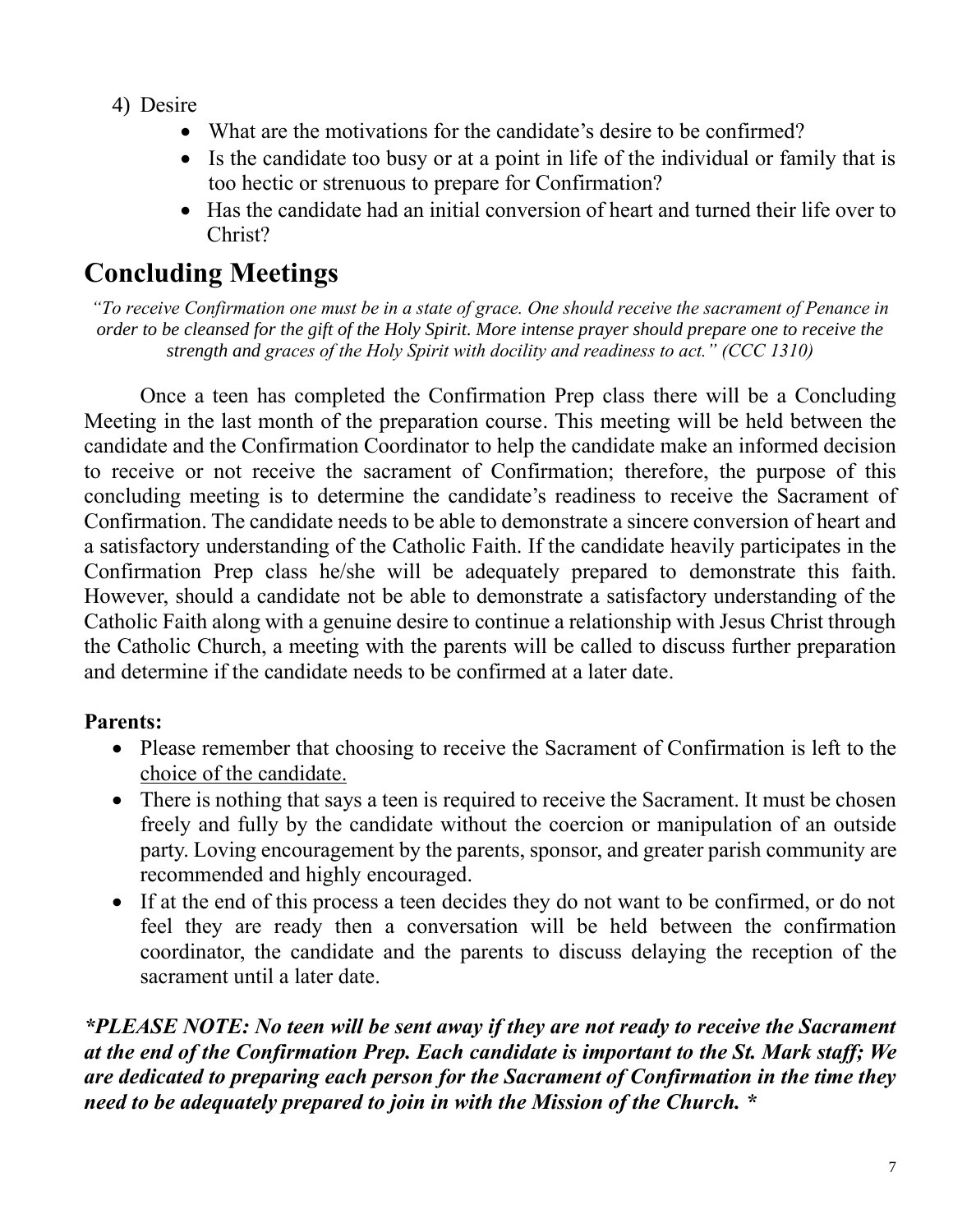# **Evangelization Phase**

*What if a candidate is not ready to begin confirmation prep?*

If at the initial meeting the candidate cannot express an adequate understanding of God and/or is not currently participating in the Mass and the sacraments it will be determined that the candidate is not yet ready to begin to prepare for confirmation; thus, the candidate will enter the Evangelization Phase. The purpose of this class is to strengthen/develop the candidate's relationship with Jesus Christ through devout prayer to catechize and help them move towards a full conversion of heart. As part of this class the parents are expected to participate with their candidate and walk with them as the primary catechist so as to engage them in the joy of the Gospel of Christ.

This Evangelization phase is an inquiry period for the candidate and designed to satisfy the needs of each individual candidate. This process allows the parent and the church to walk step by step with the candidate to teach them how to pray, how to read scripture, and how to have a relationship with Jesus Christ as well as strengthen these disciplines if the candidate has already been introduced to them.

#### **Q. How long will I need to be in the Evangelization Phase?**

There is no set time frame for the Evangelization process. Since a conversion of heart is determined by the timing of the Holy Spirit a candidate may need to be in the evangelization phase for several weeks, several months, or longer. Typically the Evangelization Phase occurs over a few months.

#### **Q. Am I a lesser Christian if I need the Evangelization Phase?**

No, not at all! You are exactly where Jesus wants you to be. What He wants is for you is to seek him above all else. But in order for the candidate to fully embrace the sacrament of Confirmation he/she must have a relationship with Christ that is committed to daily prayer, going to weekly mass, and seeking God's will for their life through the sacraments of the Church and devotion to Sacred Scripture. The Evangelization Phase is an opportunity to learn how to develop consistent prayer life and relationship with Christ.

#### **Q. Why do my parents need to come to this class?**

The parents are called to be the primary catechist for their children and teach the faith in the home. The primary role of the Church in the education of children is to empower the parents in their role and continue the education from the home to the parish. We want to give the parents the necessary tools and support to continue to live the faith out in the home whether their teen is hearing the Gospel for the first time or continuing to develop their basic understanding of Christ.

#### **Q. Who decides when I'm ready to move into the Confirmation Prep Phase?**

This is a joint decision between the candidate, the parents and the Confirmation Coordinator. If the candidate takes this phase to heart and are encouraged by their parents example to live out their Christian faith, then they will be more likely to be ready to move into the Confirmation Prep phase sooner rather than later.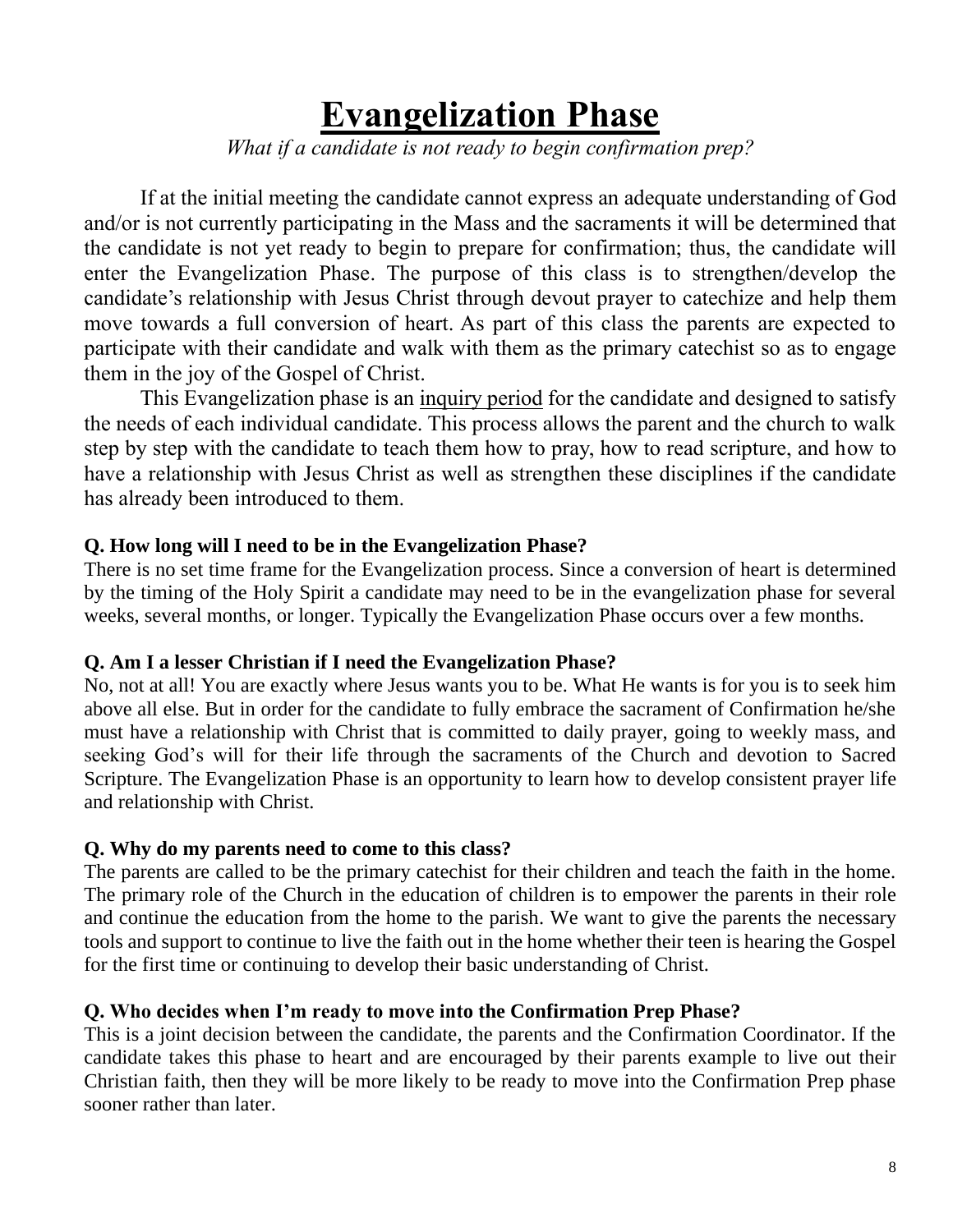# **QUALIFICATIONS FOR SPONSORS**

In order for a person to be qualified as a Sponsor for Confirmation, all the following requirements MUST be met:

- The sponsor must have been Confirmed for over one year;
	- o The sponsor must be *\*A Practicing Catholic* who has been Confirmed and has already received the Sacrament of the Most Holy Eucharist; (\* see page 10 for more details)
- If the sponsor is married, he/she must be in a valid Catholic marriage
- The sponsor **cannot** be the parent or guardian of the candidate
- The sponsor is expected to meet with the candidate throughout and after the confirmation process

*It is desirable that one of those who took the role of Godparent at Baptism be your sponsor for Confirmation. Please involve your parents in the decision of whom you should choose to be your sponsor.*

# **CONFIRMATION SPONSOR - FAQS**

#### **Q. Who should I choose as my Confirmation Sponsor?**

Someone whom you know that is **a Practicing Catholic (see pg. 10).** If the person you are going to choose is married, he/she must be in a valid Catholic marriage. A valid Catholic marriage is one that is sacramentally recognized by the Catholic Church. The candidate's Baptismal Godparent may be a good choice for a sponsor.

#### **Q. What qualities should I look for in a sponsor?**

Someone that you feel is trying to be close to God, someone that you admire for one or more of their virtues (i.e. goodness, kindness, patience, peace, perseverance). Someone you feel will support you by their presence in your life, by their prayers, spiritual support, and by interest in your life in various experiences or events. Someone you can continue to learn from after Confirmation.

#### **Q. Why do I need a Confirmation Sponsor?**

You need a sponsor to be a role model, an example, someone who will be in your corner, caring about you and praying for you. The way the saints became saints were by learning from other holy people, namely other saints. They were individuals that wanted to be good, please God, and someday go to heaven. Your sponsor is your guide. When you go on a journey, you have to plan where to go, what to take, who to go with, and how you're going to get there. Your sponsor should be the person who will help you to grow in your Faith, guide you in what steps you need to take, make suggestions to help you in the right direction for your life, discuss spiritual difficulties, pray for you and with you during all phases of your life, and ultimately be with you and God in heaven.

#### **Q. What is a valid Catholic Marriage?**

A valid Catholic marriage is one in which a man & a woman have been married in the Catholic Church or have been married outside the Catholic Church recognized as valid thru the process of Sanation. For further information contact Deacon Joe Standridge: jstandridge@stmarkdenton.org or (940) 220-7160.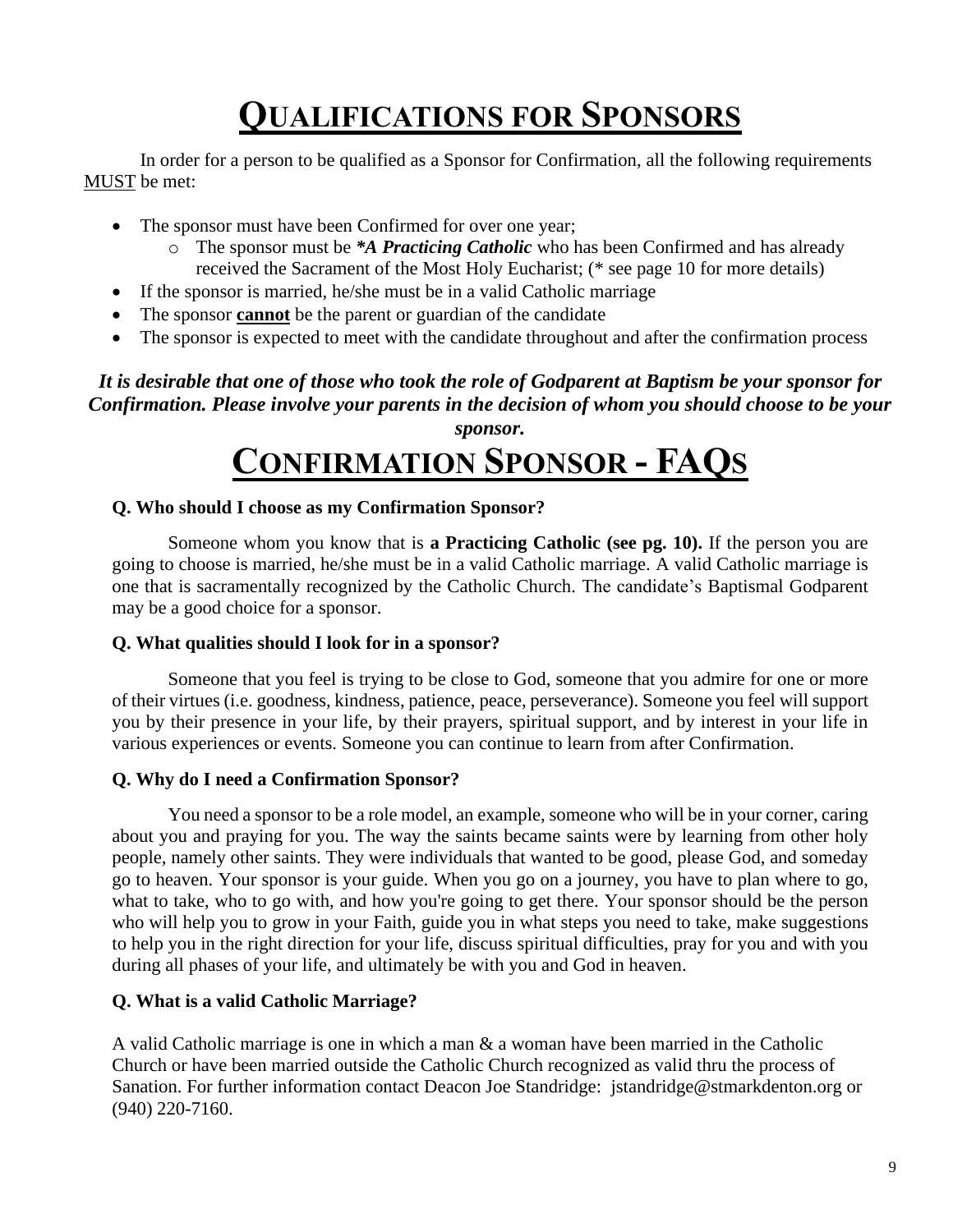# **WHAT IS MEANT BY THE PHRASE: "A PRACTICING CATHOLIC?"**

A practicing Catholic is:

- one who has received all the sacraments of initiation (Baptism, First Communion, & Confirmation)
- one who weekly receives Holy Communion at Mass and goes to Confession on a regular basis
- one who sincerely tries to live a life of faith in communion with the Church
- one who always tries to form their conscience according to the authentic teaching of the Church expressed by the Pope and the bishops in union with the Pope.
- one who belongs and participates in the life and activity of their parish church and supports that community to the best of their ability with their time, talent, and treasure.
- A practicing Catholic is one who lives a chaste life according to their state in life whether single or married

A more accurate definition of "A Practicing Catholic" then is not one who seeks to fulfill the minimum required, but rather, one who always tries to love God and neighbor and fulfill one's duties in the faith to the best of their ability.

#### **\*\*NOTE:** *A practicing Catholic is one who lives to please Christ, not to please self.\*\**

# **SPONSOR MEETING EXPECTATIONS**

Every candidate is expected to meet with his/her sponsor at least four times throughout the confirmation process. These meeting can be held in person, over the phone, or through a video communication app. During these meetings the candidate must discuss the recent class material with their sponsor and fill out a work sheet to be turned into the Confirmation Coordinator.

The purpose of these meetings is for the candidate to develop and strengthen a relationship with their sponsor through meaningful conversations about the Christian Faith. The candidate and the sponsor are expected to continue these conversations beyond the confirmation date. The Sponsor Meeting Worksheets can be found in the back of this packet.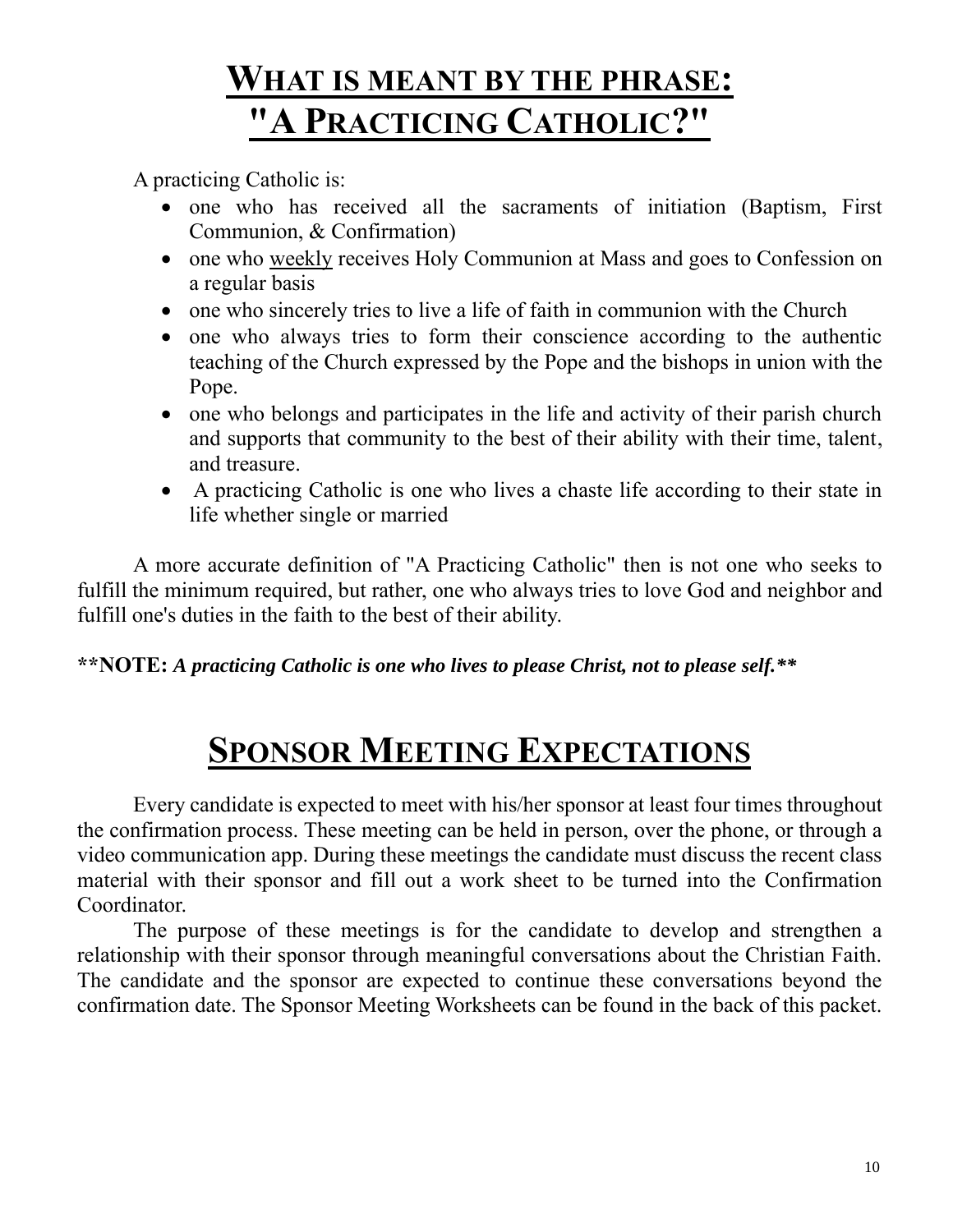# **ST. MARK CONFIRMATION EXPECTATIONS**

Parents, we only have a short time to prepare your son/daughter for this once in a lifetime Sacrament of Confirmation. Because of this, every event and class is vital to your child's formation and attendance is *extremely* important.

We suggest that your son/daughter arrive 5-10 minutes prior to the start time of class to sign in and get settled.

- ❖ **Attendance at all Confirmation Sessions is required.**
- ❖ If your son/daughter must miss a class or other event, please call the Confirmation Coordinator to let him know.
	- o A message on voicemail or email is sufficient.
- ❖ If your child misses more than 30 minutes of a class he or she will be considered absent.
- ❖ If your son/daughter must miss multiple events for whatever reason, please let the Confirmation Coordinator know so he can discuss your son/daughter's options.
- ❖ If the candidate desires, a necessary option may be to wait until the next Confirmation Prep Class.

# **CONFIRMATION DAY RETREAT**

Our retreats are incredible events that allow you to encounter the Lord in a very real way. At this retreat, the St. Mark Confirmation Team will use talks, small group discussions, prayer activities, and more to develop the candidate's understanding that Confirmation is not just a one-time event but the beginning of a becoming a life-long disciple of Jesus Christ with the Catholic Church.

Every candidate is expected participate in all opportunities given to them in preparation for the Sacrament of Confirmation. As part of their Confirmation journey St. Mark will host a one day Confirmation retreat for all candidates as a day of reflection to pray deeply about what they are saying "yes" to on the day of Confirmation. The purpose for this one day retreat is to take what has been discussed in the classes and practice applying what has been learned to their everyday lives to better prepare them to receive the Sacrament of Confirmation.

**Retreat Details: Date:** Nov. 12, 2022 **Time:** 9:00am-1:00pm **Place:** St. Mark Parish Hall

### **Q. What if I cannot make the Confirmation Day Retreat?**

Failure to attend the Confirmation Day Retreat will not result in the candidate's eligibility to be confirmed; however, the retreat is part of the Confirmation journey and should be seen as such. If the candidate is unable to attend the one day retreat they need to meet with the Confirmation Coordinator to discuss alternative solutions.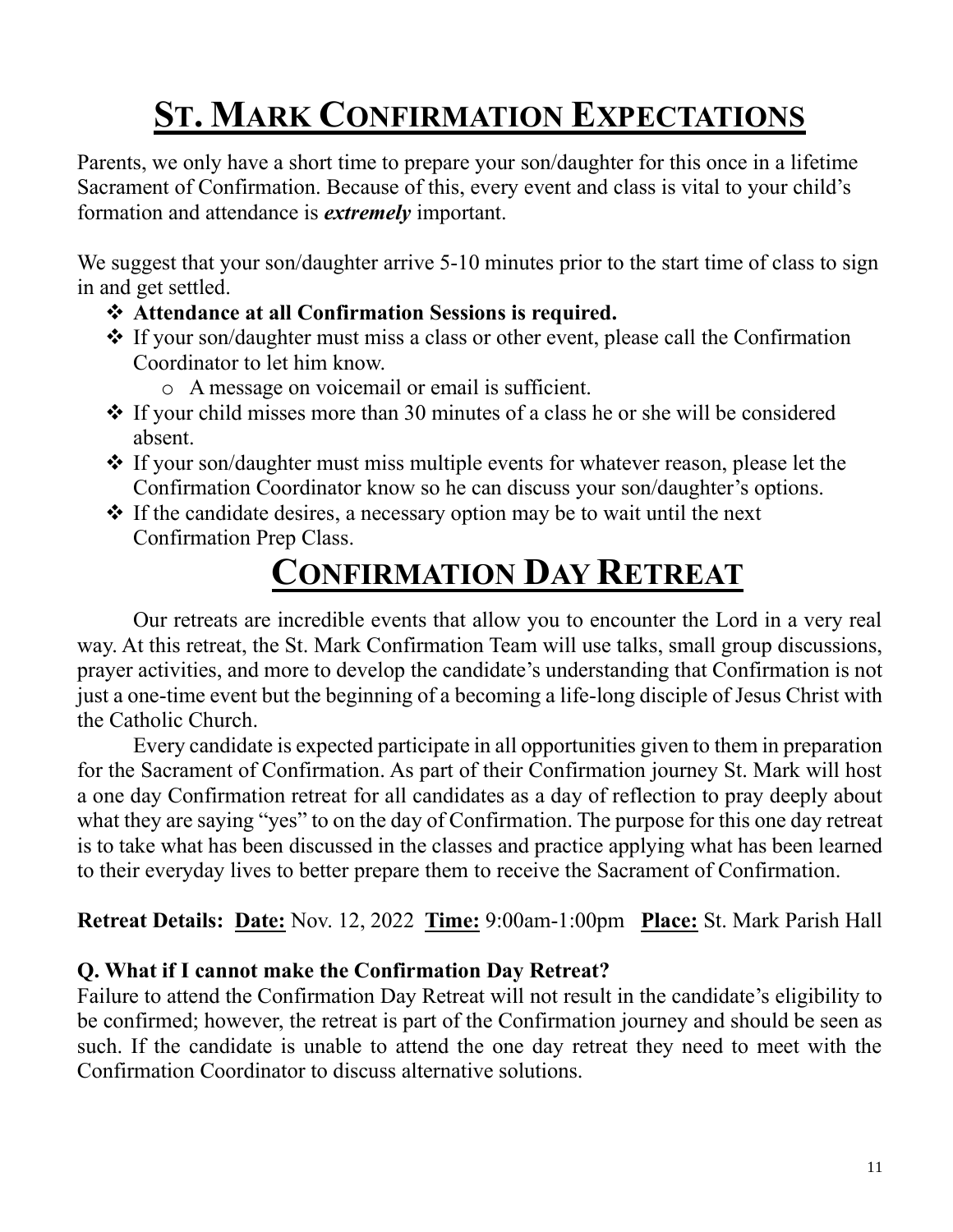### **SAINT REPORT Return this assignment no later than November 6, 2022**

A part of your Confirmation process is choosing a saint you admire and writing a mini-report on that saint. You may decide to choose a saint based upon what they are the patron (protector or supporter) of, but whatever saint you choose they become *your* patron. This means they will be looking out for you in a special way for your entire life until one day when you meet them in Heaven! But how can you strive to live like someone if you know nothing about them? This is why we require a saint report. It is recommended that you use your baptismal saint name, if you have one. **Remember: there is already a saint praying specifically for** *you!* **Every candidate should take the time to pray about which saint they will choose as their patron.**

**Why is it even important to feel a connection with a saint?** As Catholics, we know the power of having Mary and the saints pray (or intercede) for us. Each candidate should pick a saint whose life inspires them and who they want to model their Christian walk. Candidates **should NOT** pick a saint solely based on their patronage. For example, just because St. Francis of Assisi is the patron saint of animals and you are a huge dog lover should not be the primary reason he is your patron saint. The Saints have many gifts to offer and patronage is only one of those gifts.

#### **IMPORTANT NOTE:**

The name of the saint you choose is the name that you will take at Confirmation. So if you choose St. Anthony, the Bishop will say, "Anthony, be sealed with the gift of the Holy Spirit" as you're Confirmed. This name will also take the place of your birth given middle name on the Confirmation certificate.

Take some time to find a saint you really have a connection with. If you have any trouble deciding on a saint, just ask and we will be happy to help!

#### **Suggestions for where to do research**:

- a. www.catholic.org/saints
- b. www.catholic-forum.com/saints/indexsnt.htm
- c. www.newadvent.org/cathen/index.html
- d. Your local library Sanctioned Catholic Saint Books

#### *\*\*Do not copy your paper directly from the website – You will be asked to rewrite your paper if you do\*\**

#### 2. **Paper should include**:

- a. Factual information about the saint
	- i. Who the saint is
	- ii. When he or she was born and died
	- iii. Where the saint was from
	- iv. What his or her life was like
	- v. Why this person is a saint
- b. Why you chose the saint
	- i. What about the saint's life inspires you
	- ii. How do you want your life to look that this saint's life
- c. Where you found your information Includes websites, books, magazines, and/or any other media used (this does not have to be in a formal outline – just for my information)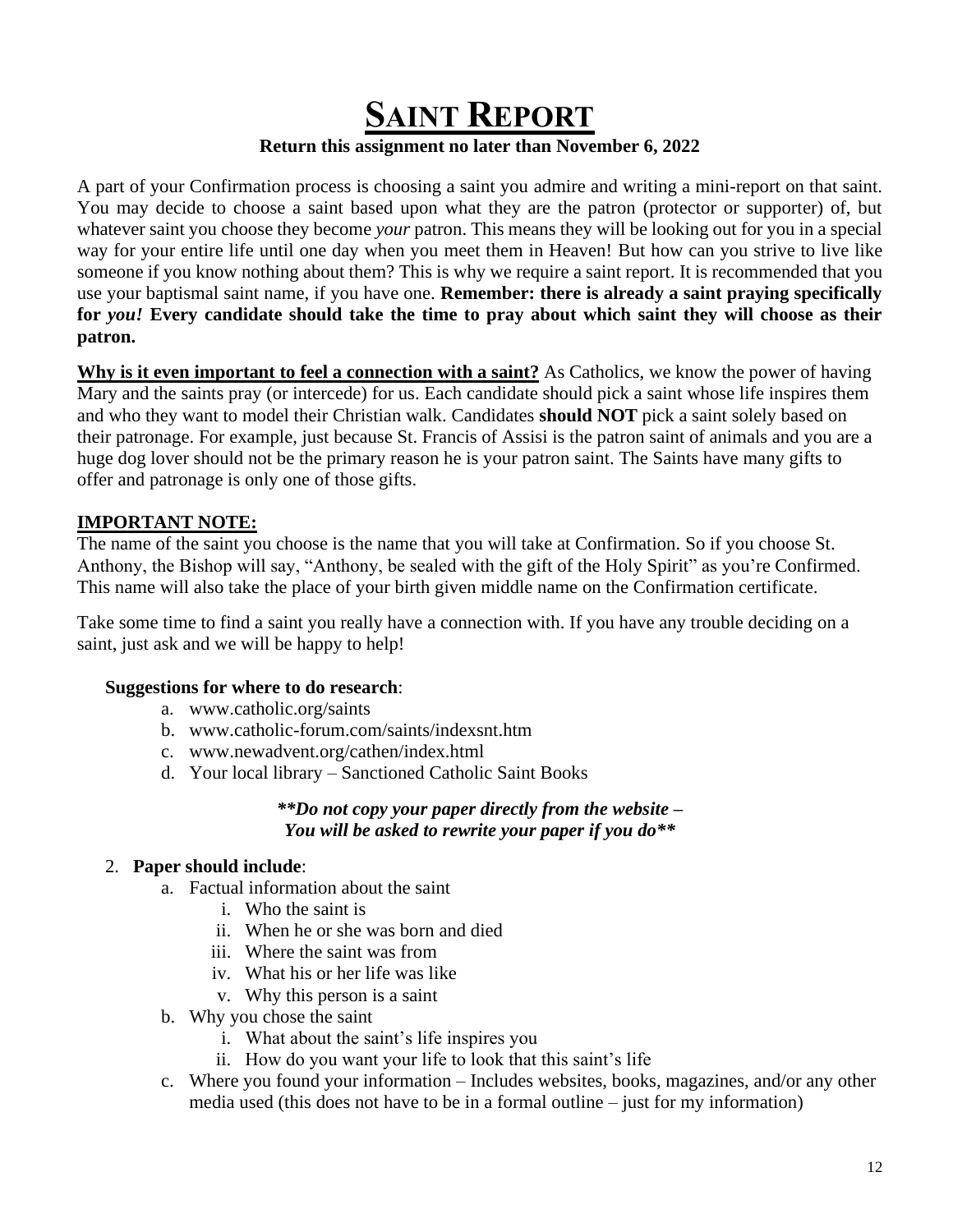# **Confirmation Dress Attire**

**The Confirmation date is TBD**

The attire for the day of Confirmation will be semi-formal attire, meaning that the teens will be a little more dressed up than what they are probably used to for mass. Teens **are not** required to dress in a certain color for this celebration. While this is a celebration, it is a celebration in the Lord's house; therefore, all attire must be modest and reverent**.** 

**\*\*\*A good rule of thumb:** if there is a question of whether your attire may be seen as immodest or inappropriate, **don't wear it.**

### **Attire for guys:**

- Black or Brown slacks & Belt
	- Dress shoes
- Button up shirt
- Ties highly preferred but NOT required
- No jeans!

### **Attire for Ladies:**

- Dress with at least two inch straps. No spaghetti straps!
- Flats or heels
	- No strapless dresses unless a cardigan is worn to cover the shoulders
	- No low cut dresses!
		- \*Dresses need to reach to the middle finger when your hands are down by your side (fingertip length) or longer.

**\*\*\*There is NOT a specific color that is required to be worn for the ceremony; however, the traditional colors to be worn are red or white: red symbolizing the fire of Pentecost and blood of the martyrs who gave their life for their faith white to symbolize purity \*\*\***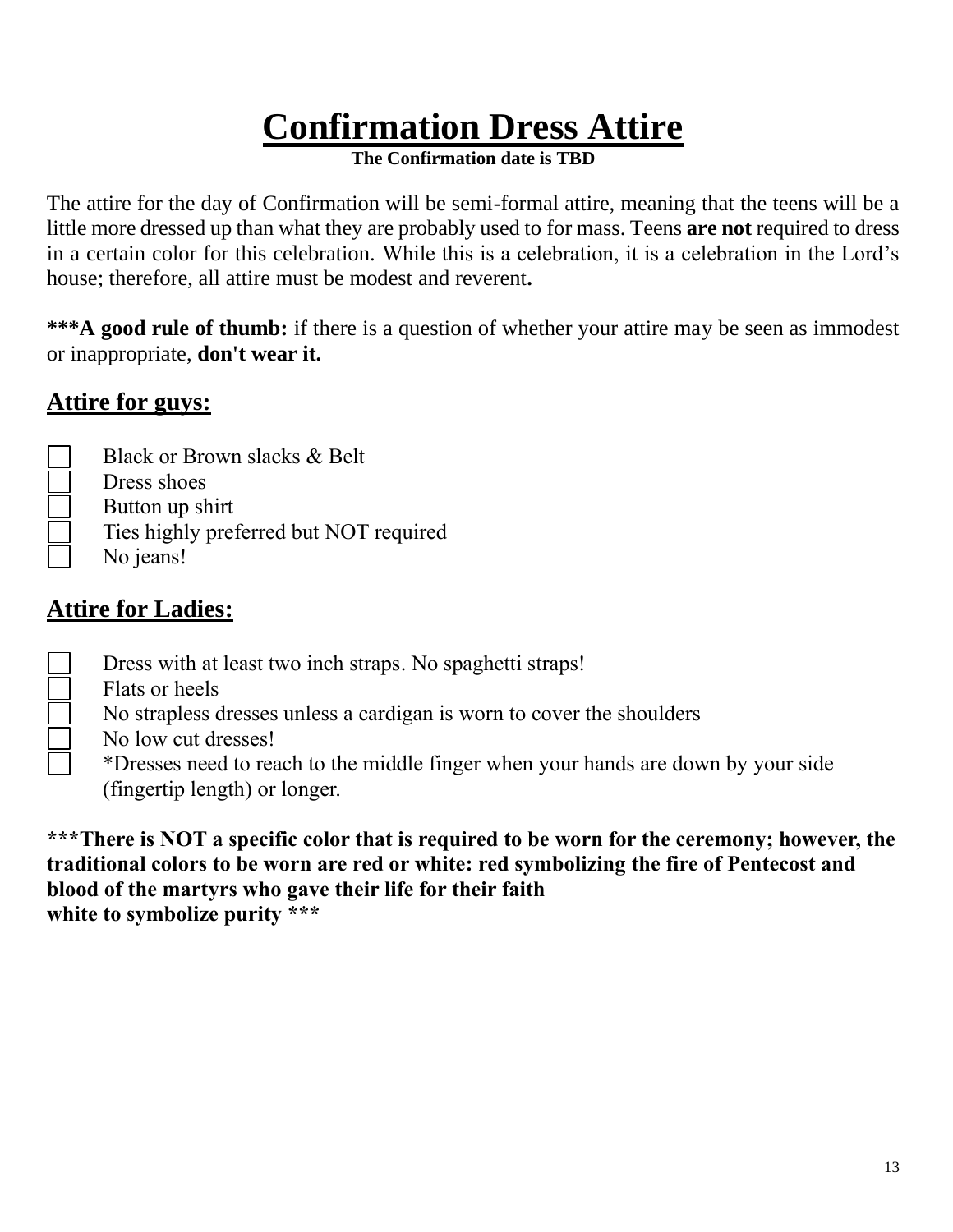# **Frequently Asked Questions (FAQ's)**

#### **Q. What happens if I miss a Confirmation class?**

Since there are only 8 classes it is essential that the candidate attend ALL the offered classes. If there is another commitment that conflicts with the Confirmation sessions the Confirmation Team will do its best to work with your prior commitments; however, if all other possible options are expunged then the candidate will need to assess their priorities and discern if the current time is the best time to prepare for the Sacrament of Confirmation.

#### **Q. What if my sponsor cannot make the Confirmation Mass?**

If a sponsor is unable to make the Confirmation Mass then a proxy will be allowed to stand in for the sponsor (this can be a parent). A sponsor should not be picked based on their availability for the Confirmation Mass but on the quality of their faith and character.

#### **Q. What if I cannot make the Confirmation Mass at St. Mark?**

If you are unable to make the Confirmation Mass you can ask to join the Confirmation Mass at another parish. You will need a letter of Good Standing from Father George giving you permission to receive the Sacrament at a surrounding parish.

#### **Q. Can I have more than one sponsor?**

Yes, you can have up to two sponsors; however, only one of them will be able to stand up at the altar to present you to the Bishop during the Confirmation Mass.

#### **Q. Does my Patron Saint need to be the same gender as me?**

Yes, the diocese of Fort Worth requires all candidates to choose a patron saint of the same gender. More details as to why this is will be addressed in the class on "Patron Saints."

#### **Q. When is the Confirmation Mass?**

The date and time for our Confirmation Mass is determined by the diocese. At this time the Confirmation Mass is still to be determined. As soon as St. Mark is given the Confirmation Mass time and date it will be posted on the website and sent out in an email.

#### **Q. Am I required to be involved in a St. Mark Ministry?**

Yes, every candidate must be involved in some other ministry of the Catholic Church outside of Confirmation class. It is highly recommended that this ministry be Life Teen since it is a place for the candidate to further their knowledge of Christ and the teachings of the Catholic Church. If you have further questions on what qualifies for another ministry of the Church ask the Confirmation Coordinator. Life Teen is held on Sunday evenings from 5:15-7:00pm in the Main Worship Space.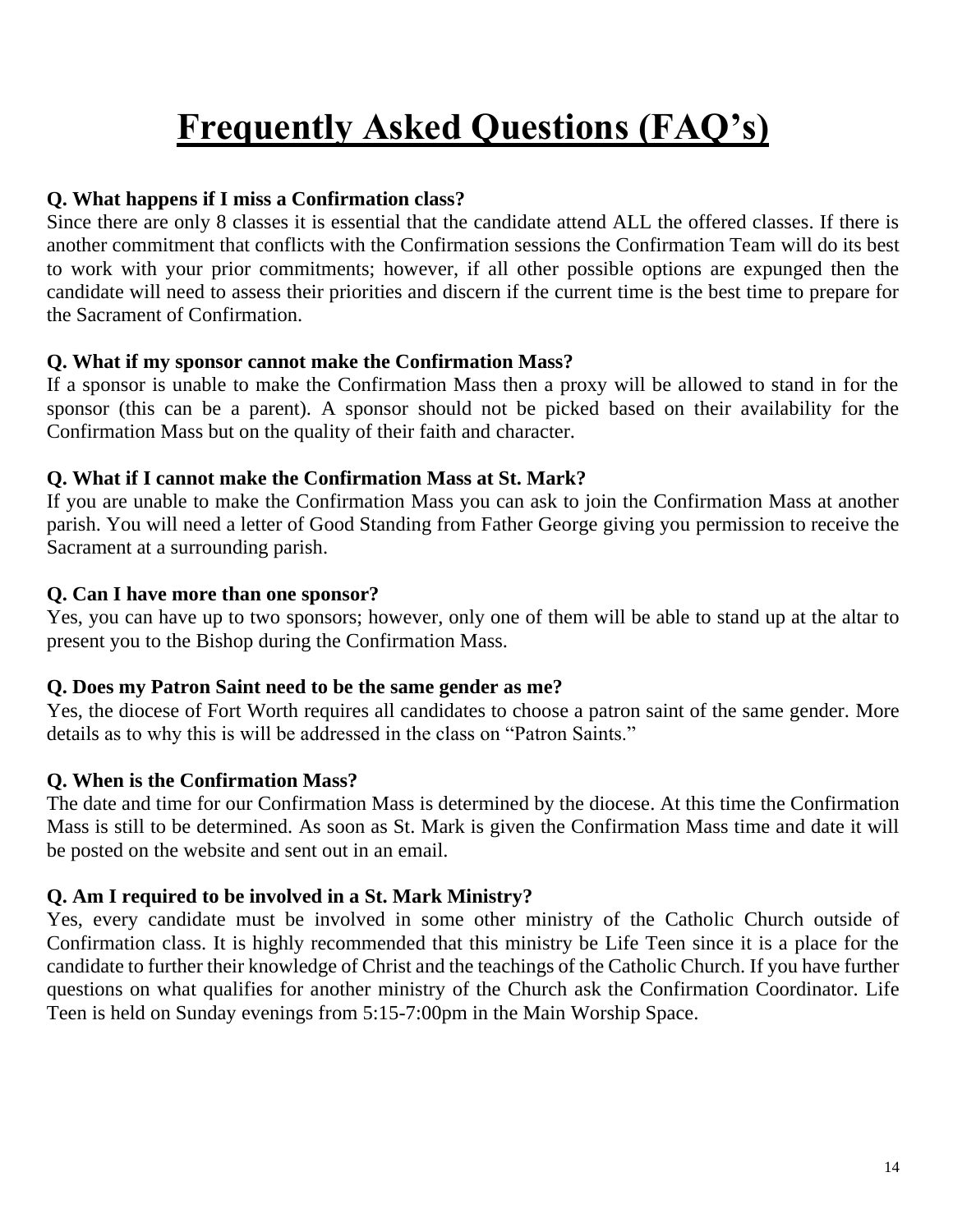# **Confirmation Sponsor Form**

Please complete this form and return it to the Religious Education Office, St. Mark Catholic Church, 6500 Crawford Road, Argyle, TX 76226. You may also scan the form and email it to **bhorn@stmarkdenton.org**. Please call **940- 222-6703** if you have any questions.

*PLEASE PRINT LEGIBLY. INCLUDE AREA CODE WITH ALL PHONE NUMBERS.*

#### **NAME OF THE PERSON RECEIVING SACRAMENT**:

|                                                                                                            |                                                             | RELATIONSHIP TO THE CANDIDATE:                                                          |  |  |
|------------------------------------------------------------------------------------------------------------|-------------------------------------------------------------|-----------------------------------------------------------------------------------------|--|--|
| <b>SPONSOR INFORMATION:</b>                                                                                |                                                             |                                                                                         |  |  |
| Name:<br>Mailing Address:                                                                                  | Street Name                                                 |                                                                                         |  |  |
| Home Phone:                                                                                                | City/State/Zip                                              | E-mail Address:                                                                         |  |  |
| Cell Phone:                                                                                                |                                                             | Other E-mail:                                                                           |  |  |
| Religion:                                                                                                  |                                                             | Baptized on:                                                                            |  |  |
| at                                                                                                         | Name and of the church where sponsor/godparent was baptized | Date                                                                                    |  |  |
| I received 1 <sup>st</sup> Eucharist on<br>at<br>Name of church<br><b>Date</b><br>I was Confirmed on<br>at |                                                             |                                                                                         |  |  |
| Name of church<br><b>Date</b><br>I am a registered member of<br>Parish name & mailing address              |                                                             |                                                                                         |  |  |
| Are you married? (Check one)                                                                               |                                                             |                                                                                         |  |  |
|                                                                                                            | $\Box$ Yes, I was married in the Catholic Church on         |                                                                                         |  |  |
|                                                                                                            |                                                             | at                                                                                      |  |  |
|                                                                                                            | Date                                                        | Name of church                                                                          |  |  |
|                                                                                                            | I was married outside the Catholic Church on                |                                                                                         |  |  |
|                                                                                                            |                                                             | at                                                                                      |  |  |
|                                                                                                            | Date                                                        | Name of church                                                                          |  |  |
|                                                                                                            |                                                             | $*$ A conversation with the Confirmation Coordinator is required if this box is checked |  |  |
|                                                                                                            | I am single living a chaste life                            |                                                                                         |  |  |

*Confirmation sponsors must be confirmed Catholics and currently living out a Sacramental Life according to* **ALL** *the Catholic Church's teachings.*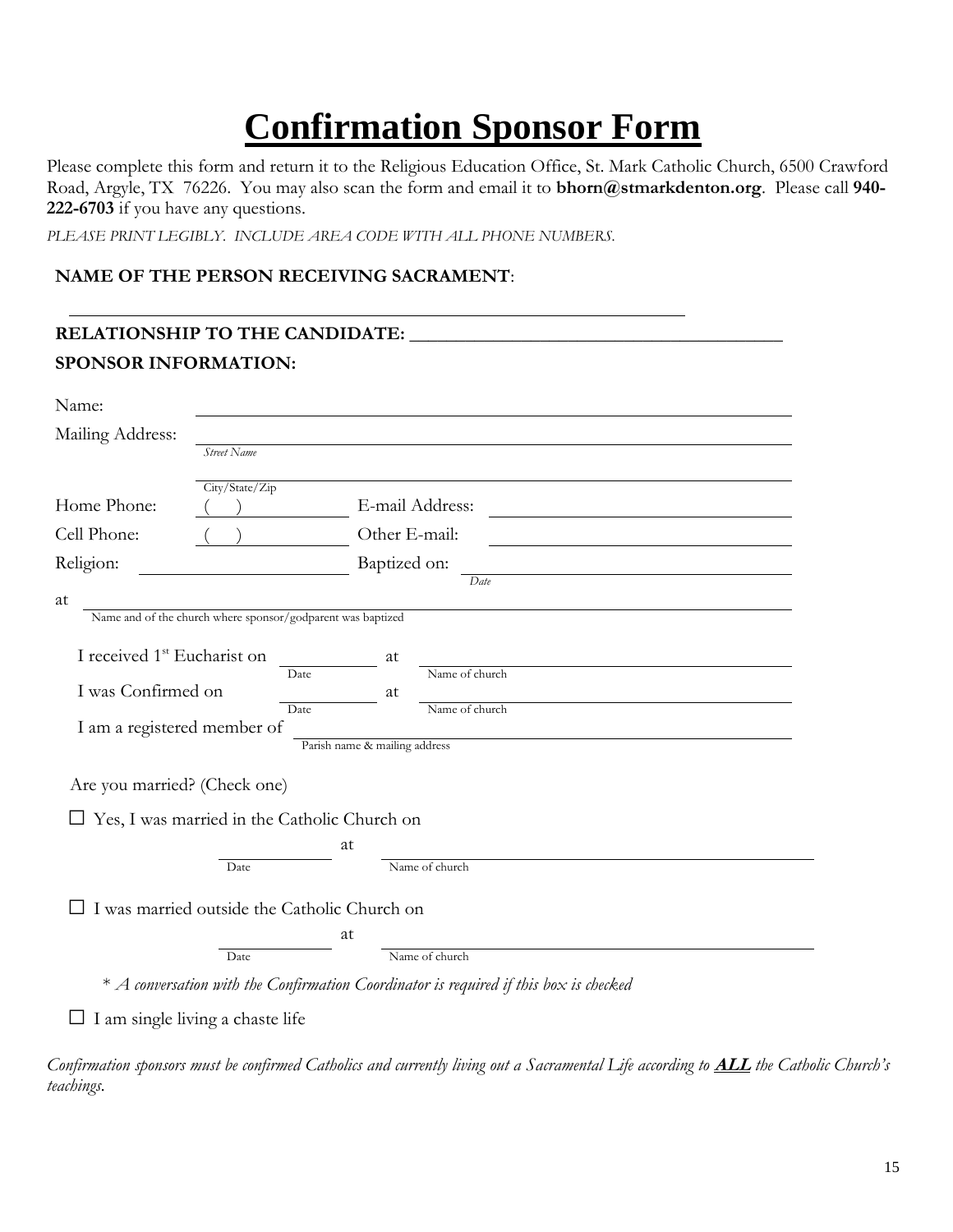**Sponsor Meeting #1** *Due by: October 9 th, 2022*

*Confirmandi are asked to meet with their sponsors regularly throughout the preparation process to discuss the faith and in order that they might be more aware of what God is doing throughout the process.*

#### **--- BEGIN WITH PRAYER ---**

Read this passage *twice* together and discuss using the questions below. Keeping in mind that the Word of God is "living and effective"- the actual voice of God reaching out to you to speak into your life, think about why *that word/phrase is standing out. How is God speaking to you in the circumstances of life?*

"If you love me, you will keep my commandments. And I will pray the Father, and he will give you another Counselor, to be with you forever, even the Spirit of truth, whom the world cannot receive, because it neither sees him nor knows him; you know him, for he dwells with you, and will be in you.

I will not leave you desolate; I will come to you. Yet a little while, and the world will see me no more, but you will see me; because I live, you will live also. In that day you will know that I am in my Father, and you in me, and I in you. He who has my commandments and keeps them, he it is who loves me; and he who loves me will be loved by my Father, and I will love him and manifest myself to him." - John 14:15-21

#### *Questions to discuss together - You'll share some of your discussion on the following page*

- What does this passage reveal to you about God?
- What does this teaching from Jesus have to do with the sacraments?
- Why would Christ give us the sacraments? Are they just some hollow ritual or do they actually do something in us?

#### **--- LESSON REVIEW: SACRAMENTS ---**

**Discuss the following questions with your sponsor.** With each question talk not only about the answers to the questions taught in the lesson, but also about if you buy into that answer or if you struggle with what was *taught. Formulate questions for the priest or DRE if you come up against a roadblock.*

- How did Christ prepare his disciples to lead the Church after his Ascension?
- Who is the Holy Spirit? What titles do we give him and what do these titles tell us about him?
- What are the sacraments? What do we need in order to receive them properly?
- What effect do the sacraments have on our lives?

#### **--- RELATING TO THE SACRAMENTS ---**

- Ask your sponsor Which sacraments have the most power in your life? The least? Why?
- Discuss How can we believe that the sacraments have such profound power in our souls when they don't feel or look that powerful? What can we do to better prepare ourselves to receive the sacraments?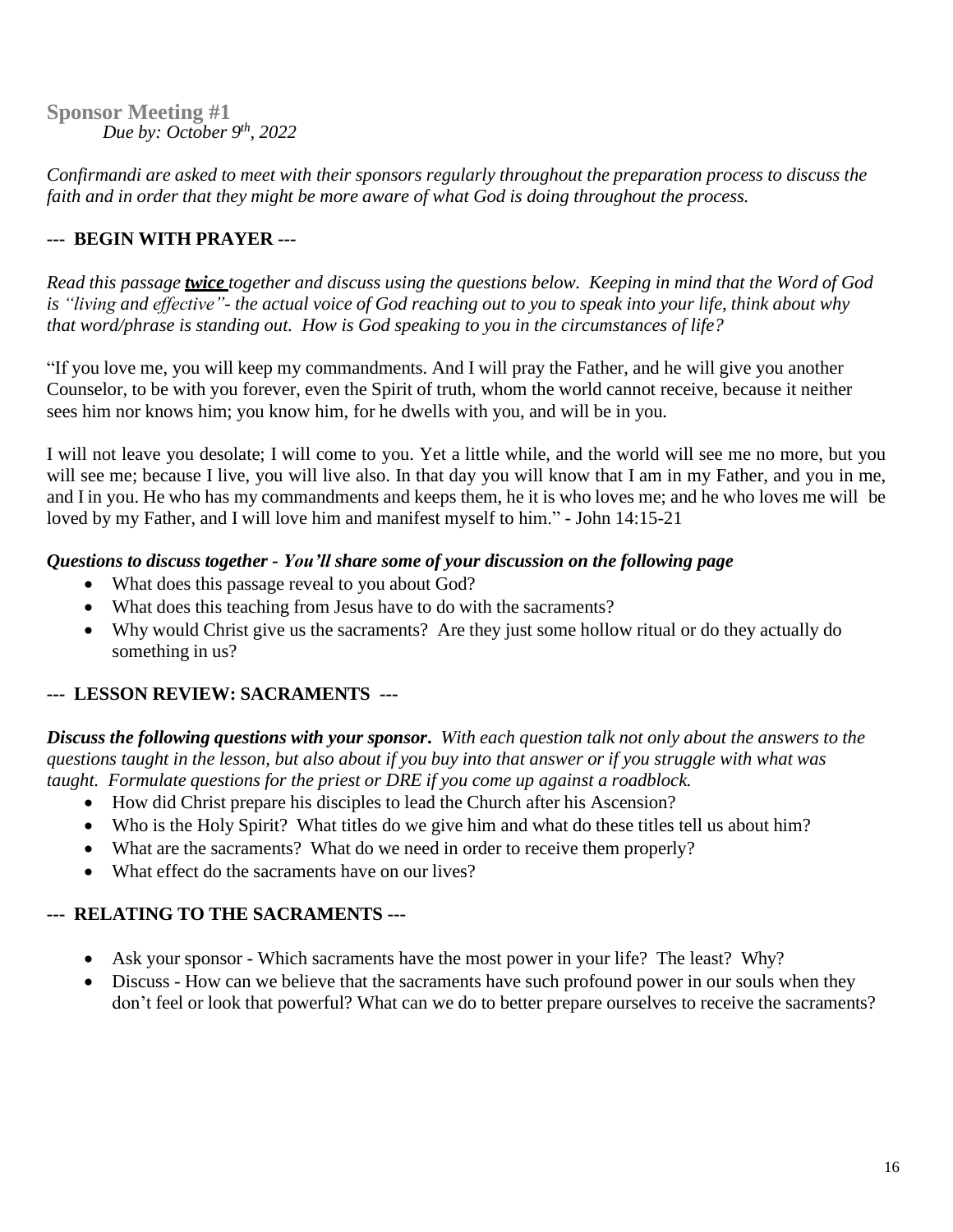### **Meeting #1 Turn-In Sheet Name**

After each meeting with your sponsor please respond to the questions below and turn this sheet in to the parish. *Please respond in at least 2-3 full sentences for each question.*

1. What are a few things that you and your sponsor shared or talked about as you went through the scripture passage and questions following?

2. What is something you learned about your sponsor or something that your sponsor said that helped you see your faith a little differently?

3. How would you respond to someone who says that they think the sacraments are just hollow rituals that don't actually have any meaningful impact on us? How would you share with them God's grace and presence in your own life?

4. Do you have any other questions or final thoughts that you would like to share with us?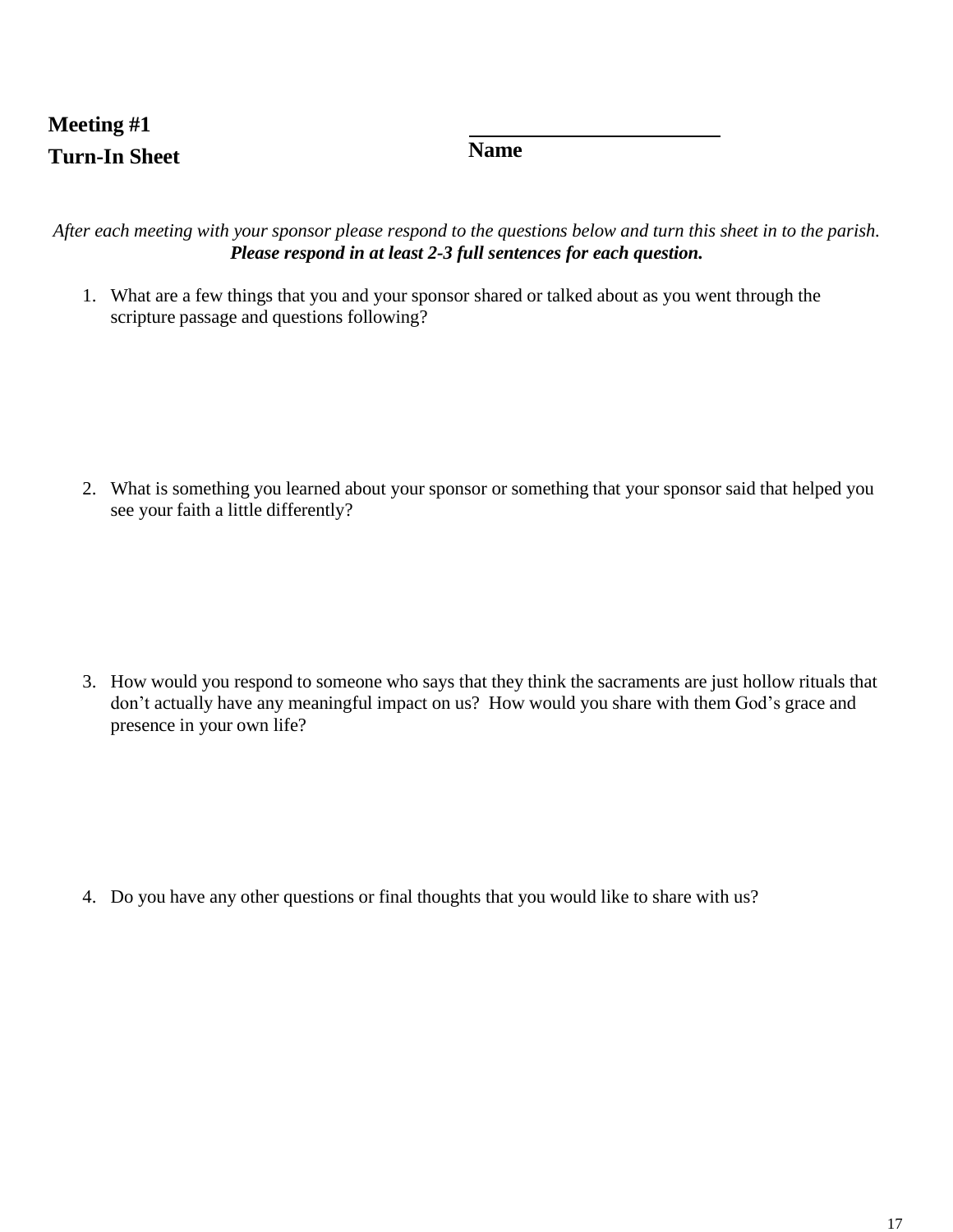**Sponsor Meeting #2** *Due by: October 16 th, 2022*

*Candidates are asked to meet with their sponsors regularly throughout the preparation process to discuss the faith and in order that they might be more aware of what God is doing throughout the process.*

#### **--- PRIOR TO MEETING ---**

Fill out the life graph sheet. Share a copy with your sponsor. You can do this my mail or email. Make sure to send it to them with enough time to look through it before you talk next.

#### **--- BEGIN WITH PRAYER ---**

*Read this passage twice together and discuss using the questions below. Keeping in mind that the Word of God is "living and effective"- the actual voice of God reaching out to you to speak into your life, think about why that word/phrase is standing out. How is God speaking to you in the circumstances of life?*

So Jesus again said to them, "Truly, truly, I say to you, I am the door of the sheep. All who came before me are thieves and robbers; but the sheep did not heed them. I am the door; if any one enters by me, he will be saved, and will go in and out and find pasture. The thief comes only to steal and kill and destroy; I came that they may have life, and have it abundantly. I am the good shepherd. The good shepherd lays down his life for the sheep. He who is a hireling and not a shepherd, whose own the sheep are not, sees the wolf coming and leaves the sheep and flees; and the wolf snatches them and scatters them. He flees because he is a hireling and cares nothing for the sheep. I am the good shepherd; I know my own and my own know me, as the Father knows me and I know the Father; and I lay down my life for the sheep." - John 10:7-15

#### *Questions to discuss together - You'll share some of your discussion on the following page*

- What does this passage reveal to you about God?
- What does it mean that Jesus is the "Good Shepherd"?

#### **--- LESSON REVIEW: GRACE\* ---**

*Discuss the following questions with your sponsor. With each question talk not only about the answers to the questions taught in the lesson, but also about if you understand the answer or if you struggle with what was taught. Formulate questions for the priest or DRE if you come up against a roadblock.*

- Do you believe that God created us? If so, why do you think he did? If not, why not?
- How do we describe God?
- How were we made by God and what went wrong?
- How does God find a way to mend our broken relationship with him?

#### **--- LIFE GRAPH ---**

*Share your life graph with your sponsor and discuss the following questions*

- Ask your sponsor when in your life have you felt closest to God?
- Discuss together How do we know that we are close to God and how do we get close to God? Is feeling the best way to gauge our closeness to God?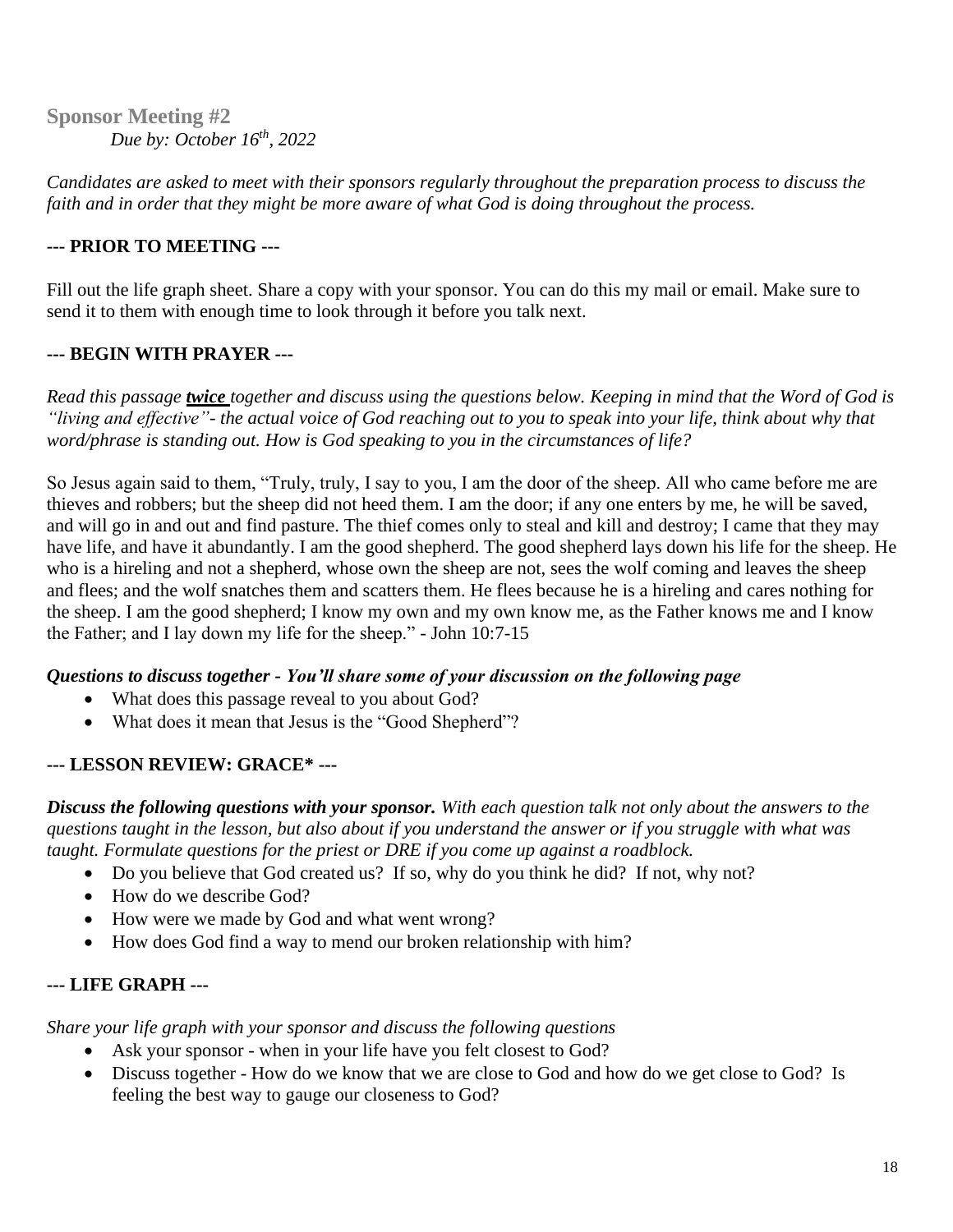### **Meeting #2 Turn-In Sheet**

**Name**

*After each meeting with your sponsor please respond to the questions below and turn this sheet in to the parish. Please respond in at least 2-3 full sentences for each question.*

1. In a few sentences, what are a few things that you and your sponsor shared or talked about as you went through the scripture passage and questions following?

2. What is something you learned about your sponsor or something that your sponsor said that helped you see your faith a little differently?

3. In regard to the life graph how would you respond to someone who says that they do not believe that you can be close to God? How would you share with them God's grace and presence in your own life?

4. St. Teresa of Calcutta, the famous Mother Teresa herself, didn't feel the closeness of God for the majority of her life. Yet, when we look at her life we see that she loved God profoundly and lived a deep life of prayer. How can we remain close to God even if we don't feel close to him?

5. Do you have any other questions or final thoughts that you would like to share with us?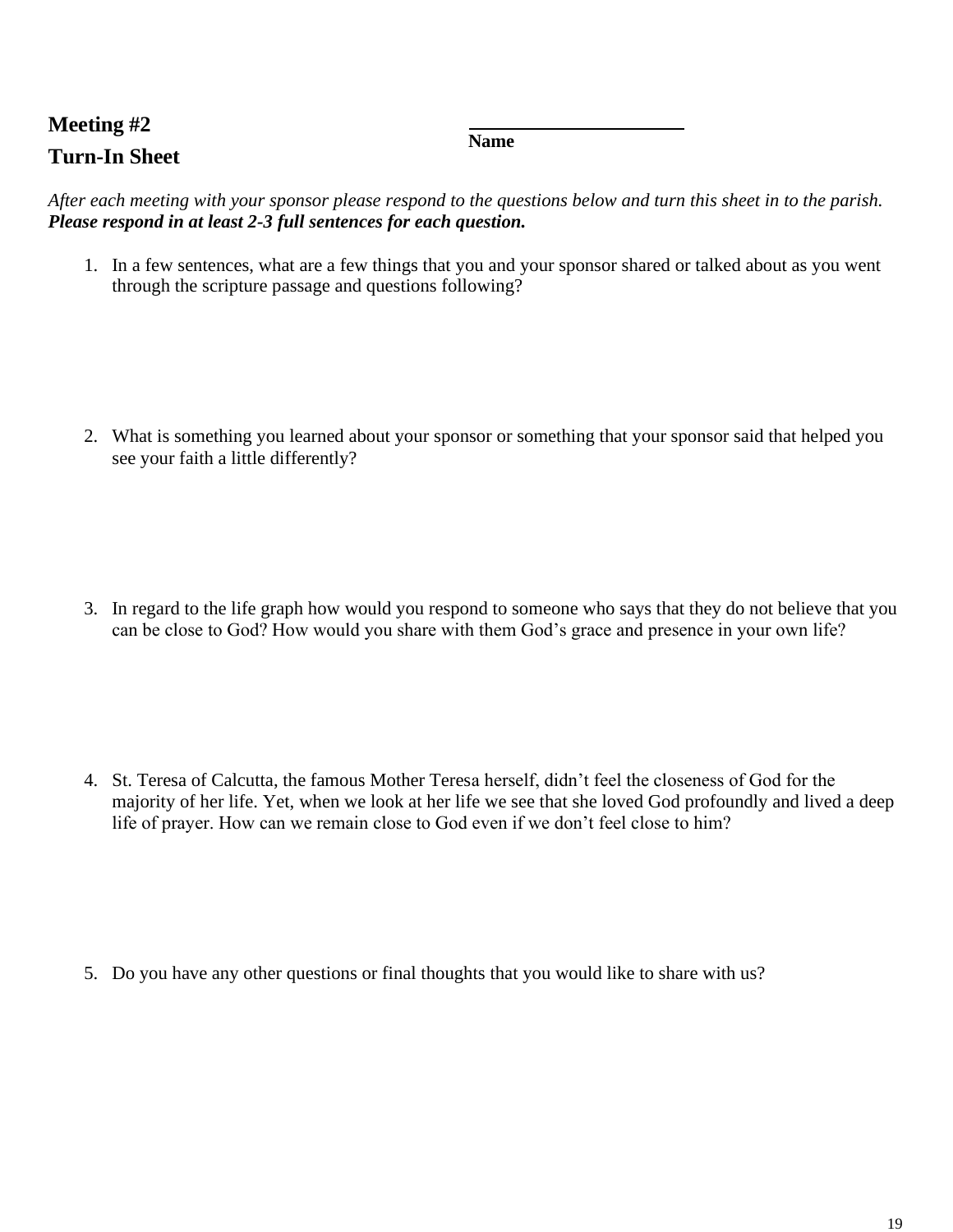### **Life Graph**

*Instructions*:

- Using the graph below go back as far as you can remember and chart out different important moments in your life.
- You can place a dot that represents how close or far away from God you felt at these moments in your life and a couple of notes about what happened.
- Connect all the dots with lines so you can chart out the highs and lows of your spiritual life.
- Go through the chart with your sponsor (and visa versa), looking for how God's grace was working in your lives.

(did not feel close)

(birth)

YOUR LIFE

(now)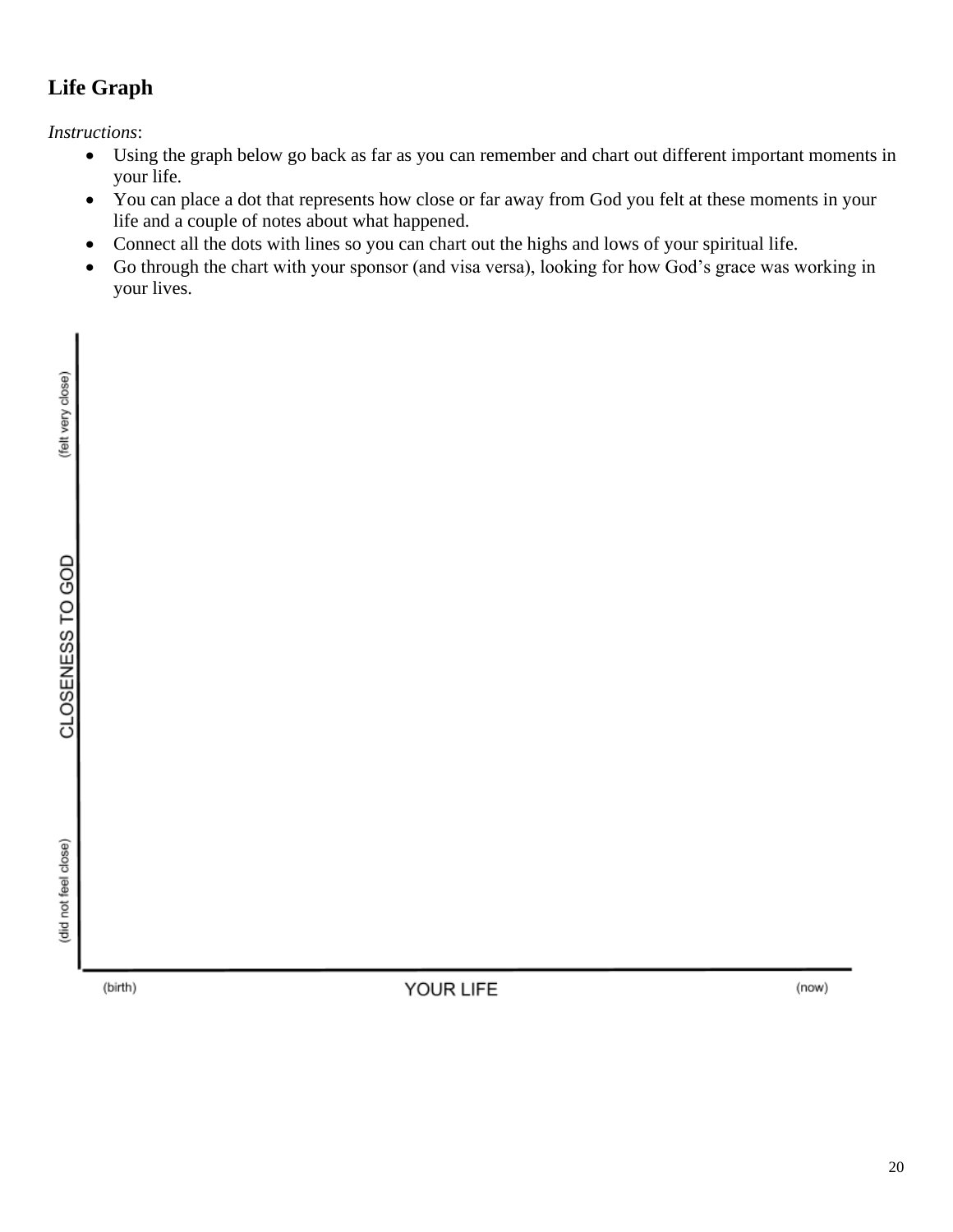**Sponsor Meeting #3**  *Due by: October 23rd, 2022*

*Confirmandi are asked to meet with their sponsors regularly throughout the preparation process to discuss the faith and in order that they might be more aware of what God is doing throughout the process.*

#### **--- BEGIN WITH PRAYER ---**

Read each passage twice together and discuss using the questions below. Keeping in mind that the Word of God is "living and effective"- the actual voice of God reaching out to you to speak into your life, think about *why that word/phrase is standing out. How is God speaking to you in the circumstances of life?*

[Jesus said]: "I tell you the truth: it is to your advantage that I go away, for if I do not go away, the Counselor will not come to you; but if I go, I will send him to you. And when he comes, he will convince the world concerning sin and righteousness and judgment: concerning sin, because they do not believe in me; concerning righteousness, because I go to the Father, and you will see me no more; concerning judgment, because the ruler of this world is judged.

I have yet many things to say to you, but you cannot bear them now. When the Spirit of truth comes, he will guide you into all the truth; for he will not speak on his own authority, but whatever he hears he will speak, and he will declare to you the things that are to come. He will glorify me, for he will take what is mine and declare it to you. All that the Father has is mine; therefore I said that he will take what is mine and declare it to you." - John 16:7-15

"Now when the apostles at Jerusalem heard that Samaria had received the word of God, they sent to them Peter and John, who came down and prayed for them that they might receive the Holy Spirit; for it had not yet fallen on any of them, but they had only been baptized in the name of the Lord Jesus. Then they laid their hands on them and they received the Holy Spirit."- Acts 8:14-17

#### *Questions to discuss together - You'll share some of your discussion on the following page*

- What does this passage reveal to you about the Holy Spirit?
- What does it mean when Jesus says that it is to our advantage that he goes away so we can receive the Holy Spirit?
- Why did the apostles need to lay hands on the Samaritans who had been baptized? What does it mean that they received the Holy Spirit?

#### --- LESSON REVIEW: CONFIRMATION ---

**Discuss the following questions with your sponsor.** With each question talk not only about the answers to the questions taught in the lesson, but also about if you buy into that answer or if you struggle with what was taught. Formulate questions for the priest or DRE if you come up against a roadblock.

- Why has the Church established the sacrament of Confirmation? What does it do? Why is it necessary?
- What are the effects of the sacrament? What will happen to you when you are confirmed?
- How can you prepare yourself to fully receive the grace of the sacrament?
- What all happens during the sacrament? What are all the signs, gestures, etc.? What do they all mean?
- What are the gifts of the Holy Spirit? When did you initially receive them? What does the sacrament of Confirmation have to do with them? How does it affect them?
- Read over and discuss the sheet on the Gifts of the Holy Spirit. Discuss how you would use these gifts to think through and act on several real-life situations and current hot button issues.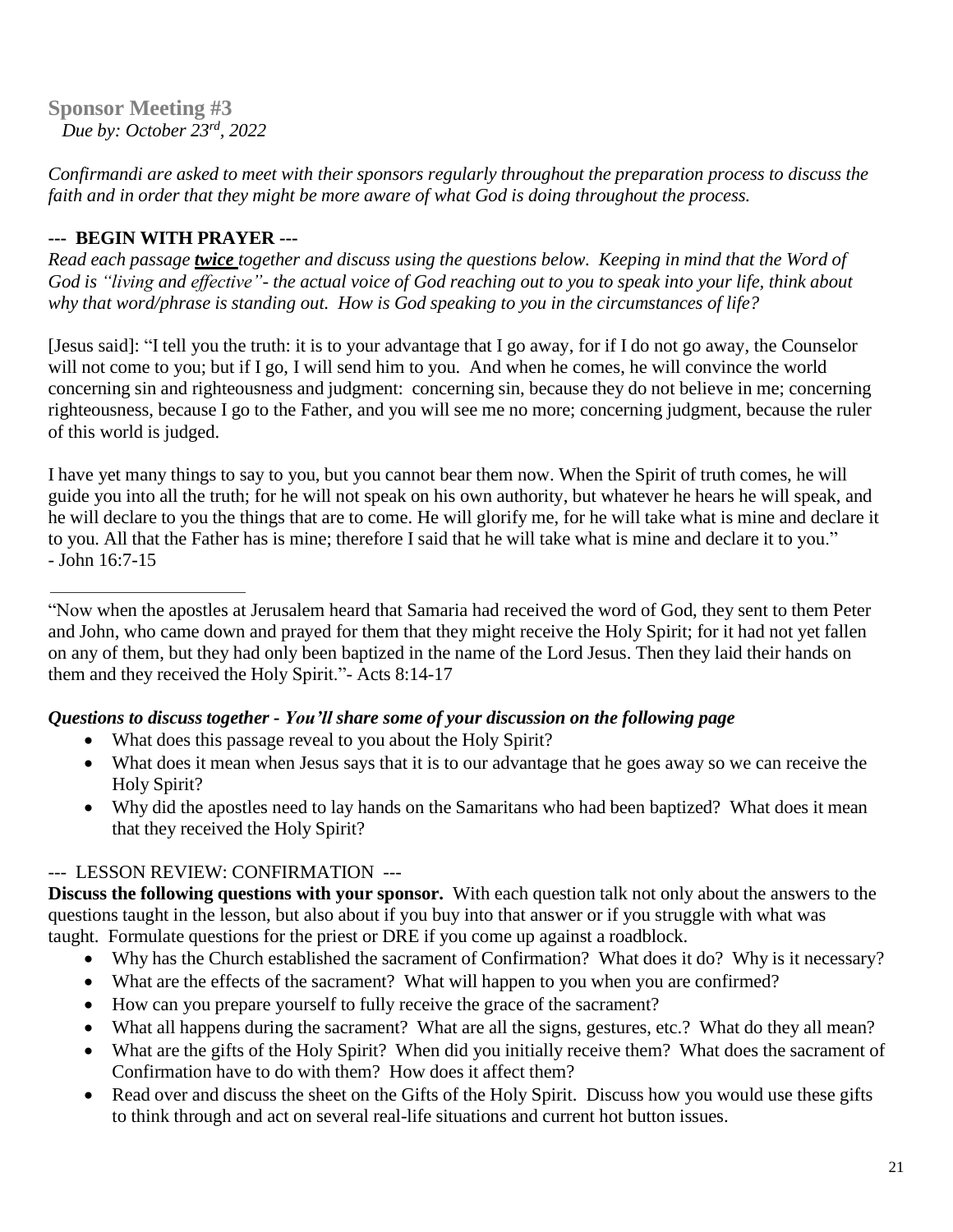#### **Gifts of the Holy Spirit**

*(According to Archbishop Luis Martinez from his book "The Sanctifier")*

**What are the gifts of the Holy Spirit?** The gifts of the Holy Spirit are bestowed on us at baptism. Picture it this way: a sailboat is fairly useless without opening its sails. It can't move, but is constantly thrown about on the waters, completely hopeless and at the mercy of the elements. At baptism the sails of our hearts were opened for the wind of the Holy Spirit to guide us towards our ultimate happiness- union with God our Father. We can't do this on our own, but Jesus has given us his very life in order for us to come back to the Father. This is a great grace. As St. Athanasius said: "For the Son of God became man so that we might become God." Jesus lived a life of faith, hope, and love. Due to sin, we need supernatural help to live this way as well. We're given the gifts of the Spirit to perfect our minds so we can know the truth and our wills so that we can love what we've come to know. We in a way live Jesus' life (or as the theologians say participate in the divine nature of Christ)! Here is a short summary of the gifts and how they perfect us. It is important to note that we are supposed to grow in these gifts. Take note of how each "level" of the gift makes us look more and *more like Christ.*



**Gifts perfecting our will**

This picture gives us a good image of this category of gifts. Notice how the heart at the center looks like it belongs to both Jesus and the priest. His heart has become one with Jesus. Also notice how the arm of Christ sort of fuses to the priest, *so the priest becomes an extension of Jesus himself.*

#### **Fear of the Lord**

*Repugnance at separation from God*

Level 1: Horror of sin- conquering temptation and sin with many struggles and failures Level 2: Soul stays away from sin and begins to cling to God, avoiding even insignificant failures and grows a profound respect for everything sacred

Level 3: Total detachment from the things of the world. They all lose their fascination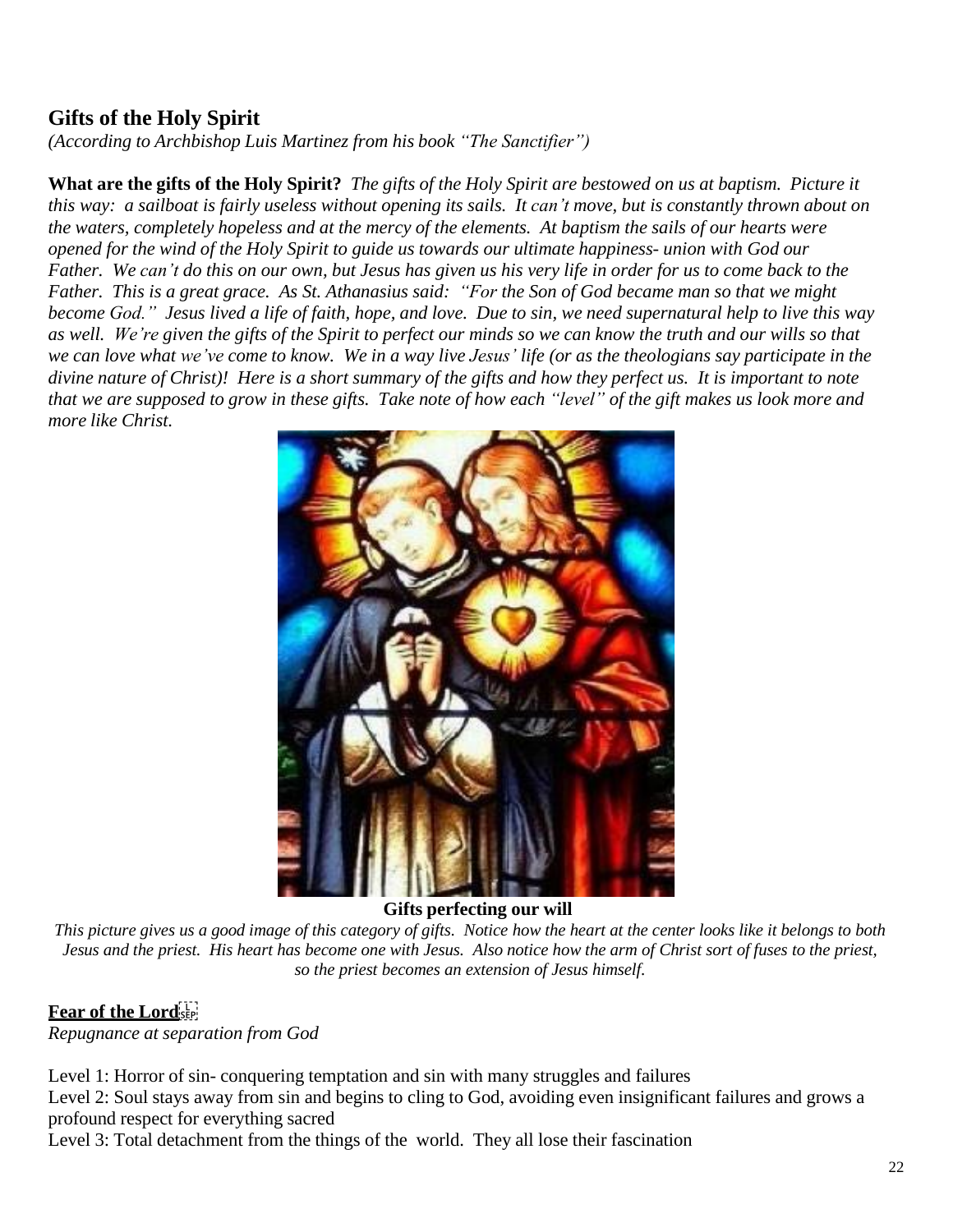#### **Fortitude**

*The ability to overcome dangers and struggles through various virtues moved by the Holy Spirit*

Level 1: We can do all necessary for salvation, even extraordinary or heroic things Level 2: We can do more than what is necessary but what the Spirit counsels us to do Level 3: We can conquer ourselves and have "boundless confidence and unchanging peace" in our hearts. nothing will sway us

#### **Piety**

Put all of our relationships (God, friends, family) in place, guides them, makes them more perfect and more *profound*

Level 1: When we regard others, the soul gives generously to them what they need

Level 2: When we regard others, we desire to give to them even from what *we* need

Level 3: *Gladly* giving self without reserve

#### **Counsel**

*Divine prudence, not only rightly-ordered thought about what we should do, but God's rightly-ordered thought*

Level 1: We succeed rapidly in doing the will of God, what's necessary in the spiritual life

Level 2: Shows us the will of God beyond just the necessary but what is beneficial and useful in growing closer to God

Level 3: Soul rises from earth and lives in a different plane, guided completely by the hand of God (prudence  $\&$ boldness complete and ordered)



#### **Gifts perfecting our intellect**

Many don't notice that the cape and the angels surrounding Michelangelo's famous depiction of God creating Adam is shaped like a brain. This is supposed to symbolize creation coming forth from the mind of God. It also shows how we're made in His image. This is a good visual for this second type of gift. These gifts are the divine mind reaching out to touch *ours so we can think like Him.*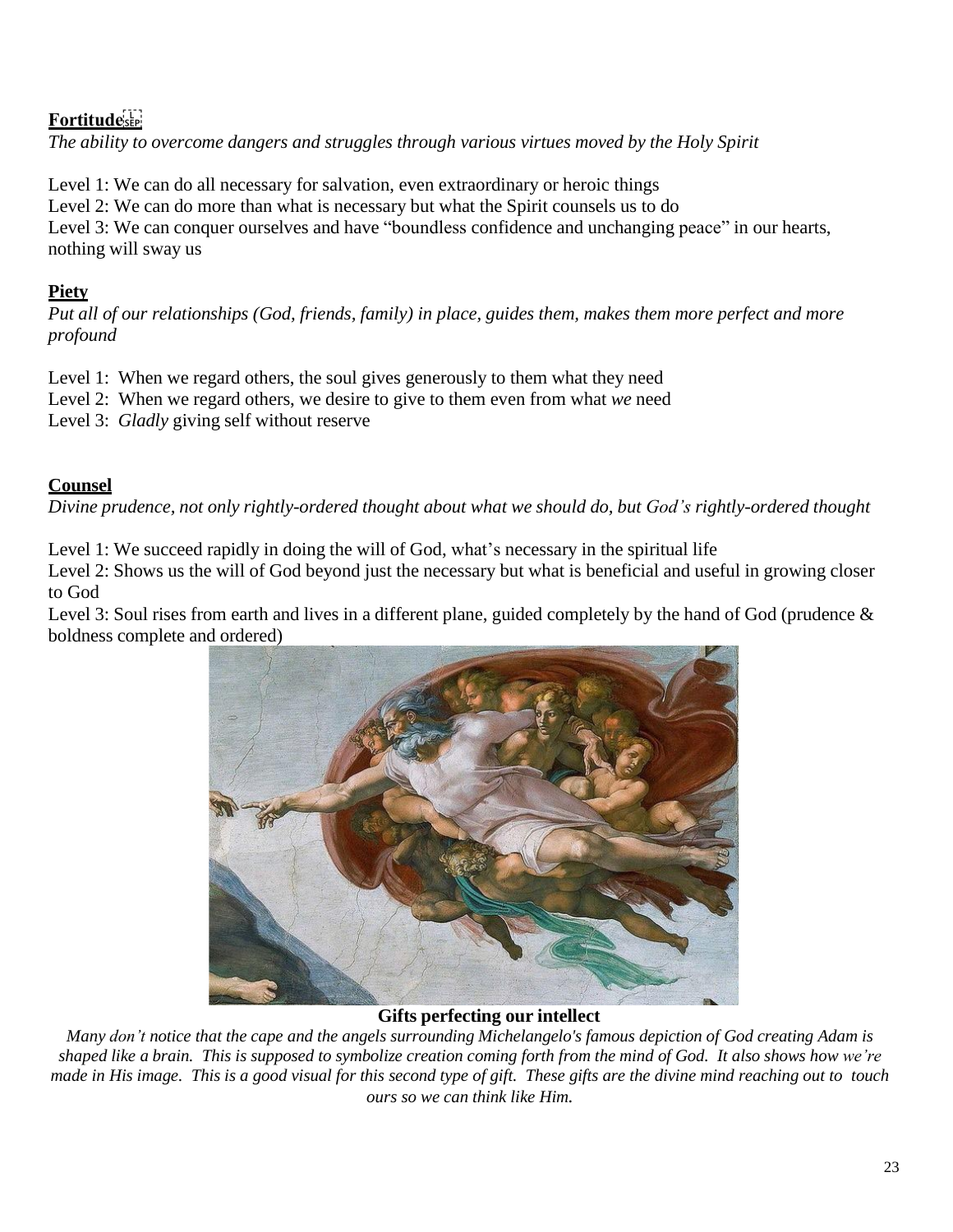#### **Knowledge**

*Divine wisdom, theologizing, ability to scrutinize the world (spiritual and material), probe the depths of all phenomena and recognizes what God has/is doing*

Level 1: Can see the vanity of worldly things and the reflection of God's goodness

Level 2: Enjoy a vision of the world similar to how Adam and Eve saw it before the Fall

Level 3: Complete detachment, most can't relate with how these souls see the world- even loving suffering and humiliation

#### **Understanding**

*Ability to ponder and penetrate lofty truths, our soul transforms, gift of meditation (ability to pray)*

Each degree advances like a person climbing a mountain, the higher the degree the more the soul can take in the larger, more beautiful scene.

#### **Wisdom**

Divine knowledge, obtained from a deep intimacy with God, experiencing all the things the theologize and talk *about and meditate on*

Level 1: We cling to God

Level 2: We feel delight in the things of God  $\&$  start to scorn human satisfactions  $\&$  even start to love suffering Level 3: We live as if in Heaven, no longer seeking the things of earth at all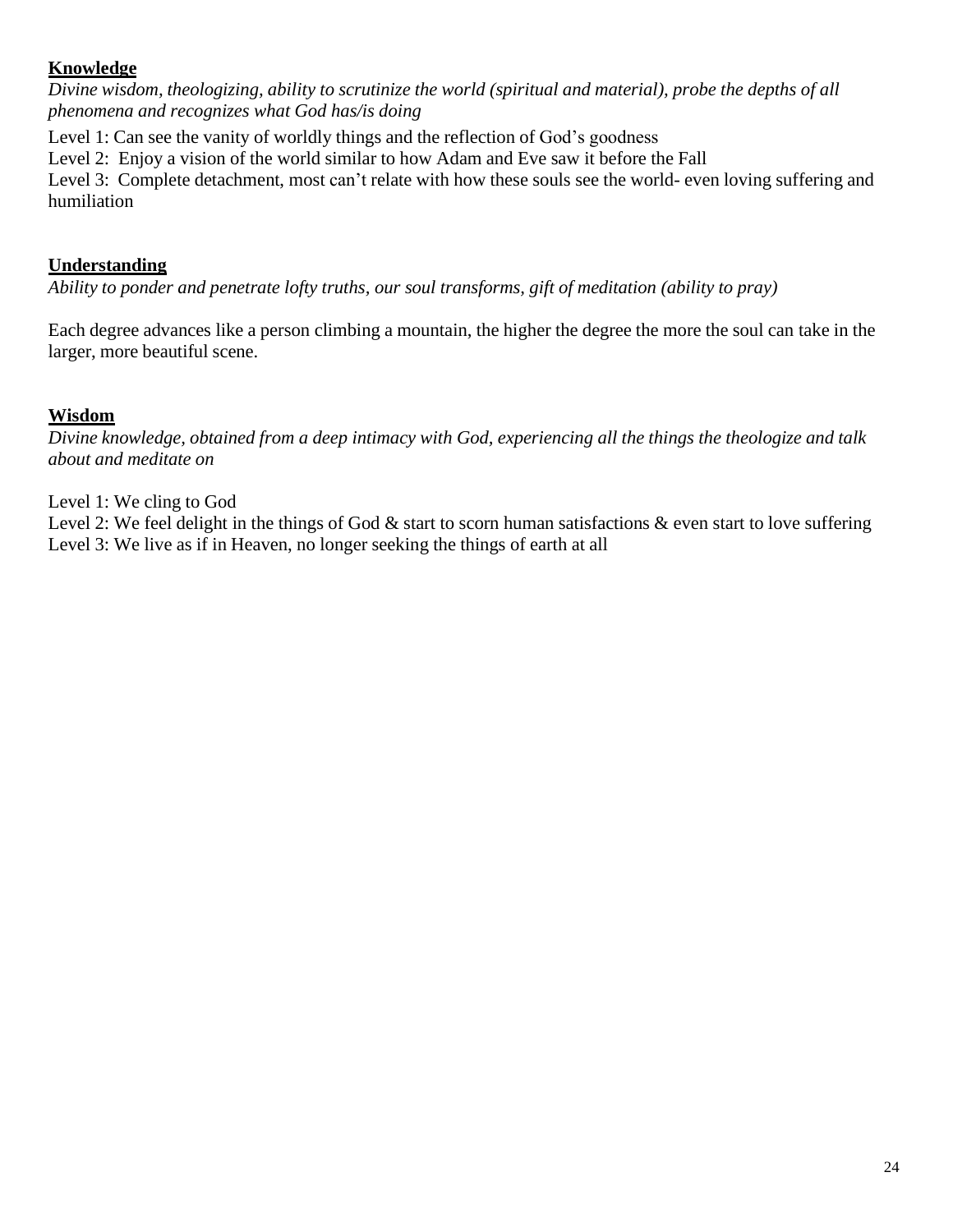### **Meeting #3 Turn-In Sheet**

#### **Name**

After each meeting with your sponsor please respond to the questions below and turn this sheet in to the parish. *Please respond in at least 2-3 full sentences for each question.*

1. What are a few things that you and your sponsor shared or talked about as you went through the scripture passage and questions following?

2. What is something you learned about your sponsor or something that your sponsor said that helped you see your faith a little differently?

3. Which Gifts of the Holy Spirit did you and your sponsor speak about the most and what sorts of conversation did you have about them?

4. What Gifts of the Holy Spirit do you desire more of? Why?

5. Do you have any other questions or final thoughts that you would like to share with us?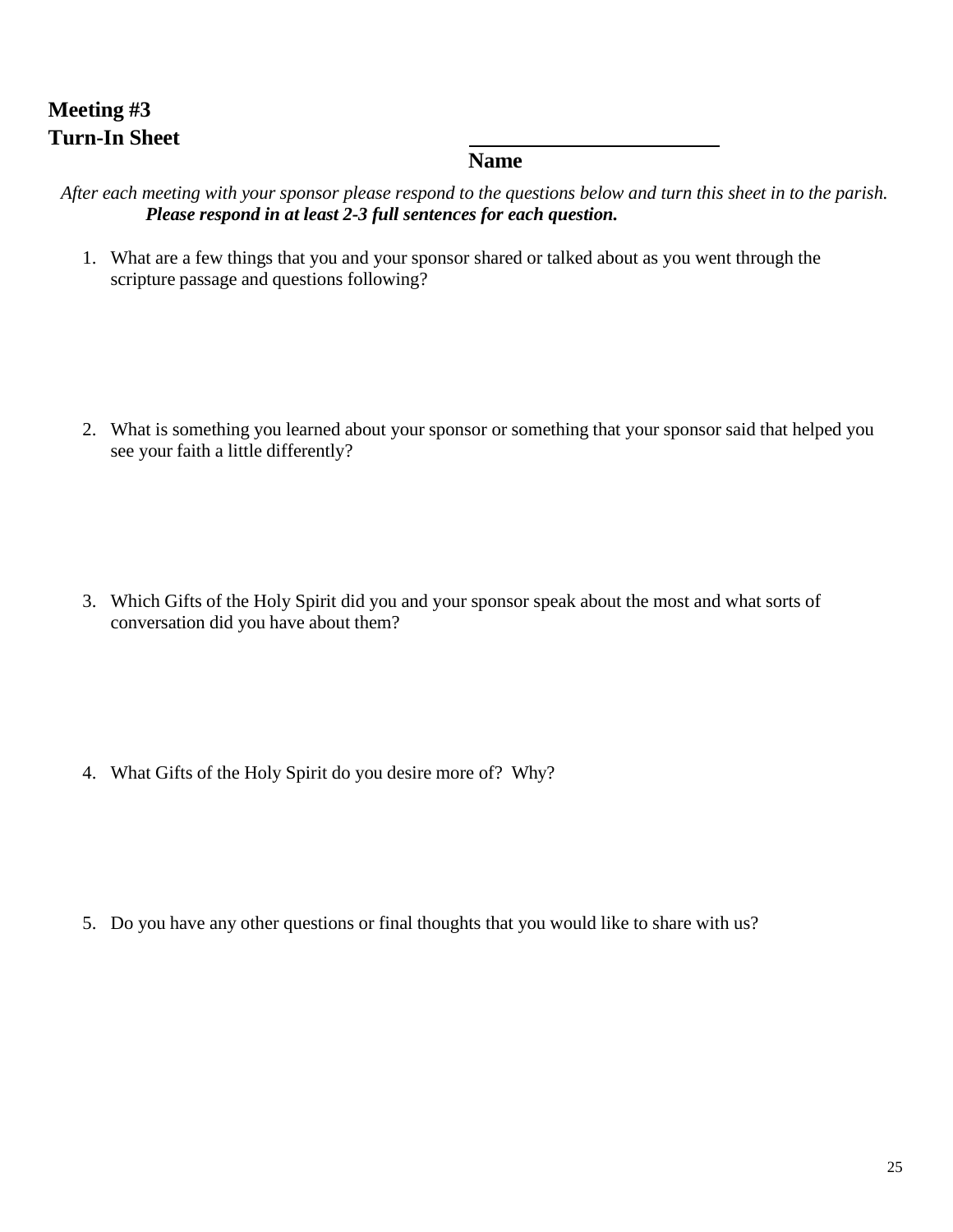#### **Sponsor Meeting #4**

*Due by: October 30th , 2022*

*Confirmandi are asked to meet with their sponsors regularly throughout the preparation process to discuss the faith and in order that they might be more aware of what God is doing throughout the process.*

#### **--- BEGIN WITH PRAYER ---**

Read each passage *twice* together and discuss using the questions below. Keeping in mind that the Word of God is "living and effective"- the actual voice of God reaching out to you to speak into your life, think about *why that word/phrase is standing out. How is God speaking to you in the circumstances of life?*

"For freedom Christ has set us free; stand fast therefore, and do not submit again to a yoke of slavery.

For you were called to freedom, brethren; only do not use your freedom as an opportunity for the flesh, but through love be servants of one another. For the whole law is fulfilled in one word, "You shall love your neighbor as yourself." But if you bite and devour one another take heed that you are not consumed by one another. But I say, walk by the Spirit, and do not gratify the desires of the flesh. For the desires of the flesh are against the Spirit, and the desires of the Spirit are against the flesh; for these are opposed to each other, to prevent you from doing what you would. But if you are led by the Spirit you are not under the law. *Now the works of the flesh are plain: fornication, impurity, licentiousness, idolatry, sorcery, enmity, strife, jealousy, anger, selfishness, dissension, party spirit, envy, drunkenness, carousing, and the like.* I warn you, as I warned you before, that those who do such things shall not inherit the kingdom of God. *But the fruit of the Spirit is love, joy, peace, patience, kindness, goodness, faithfulness, gentleness, self-control*; against such there is no law. And those who belong to Christ Jesus have crucified the flesh with its passions and desires. If we live by the Spirit, let us also walk by the Spirit. Let us have no self-conceit, no provoking of one another, no envy of one another." -Galatians 5:1, 13-26 (emphasis added)

#### *Questions to discuss together - You'll share some of your discussion on the following page*

- Why does St. Paul list these fruits of the Spirit?
- Do you see the fruits of the Spirit or the fruits of the flesh mentioned in this passage more in your life?
- How is God asking you to "live by the Spirit"? What does that even mean?

#### **--- LESSON REVIEW: CONFIRMATION ---**

**Discuss the following questions with your sponsor.** With each question talk not only about the answers to the questions taught in the lesson, but also about if you buy into that answer or if you struggle with what was taught. Formulate questions for the priest or DRE if you come up against a roadblock.

- Review the gifts of the Holy Spirit. What effect do they have on our lives?
- What does it look like to follow the Spirit? How can we tell the Holy Spirit from our own imagination or even the temptations of the devil?
- What are the fruits of the Spirit? Do you see the fruits of the Spirit present in your life?